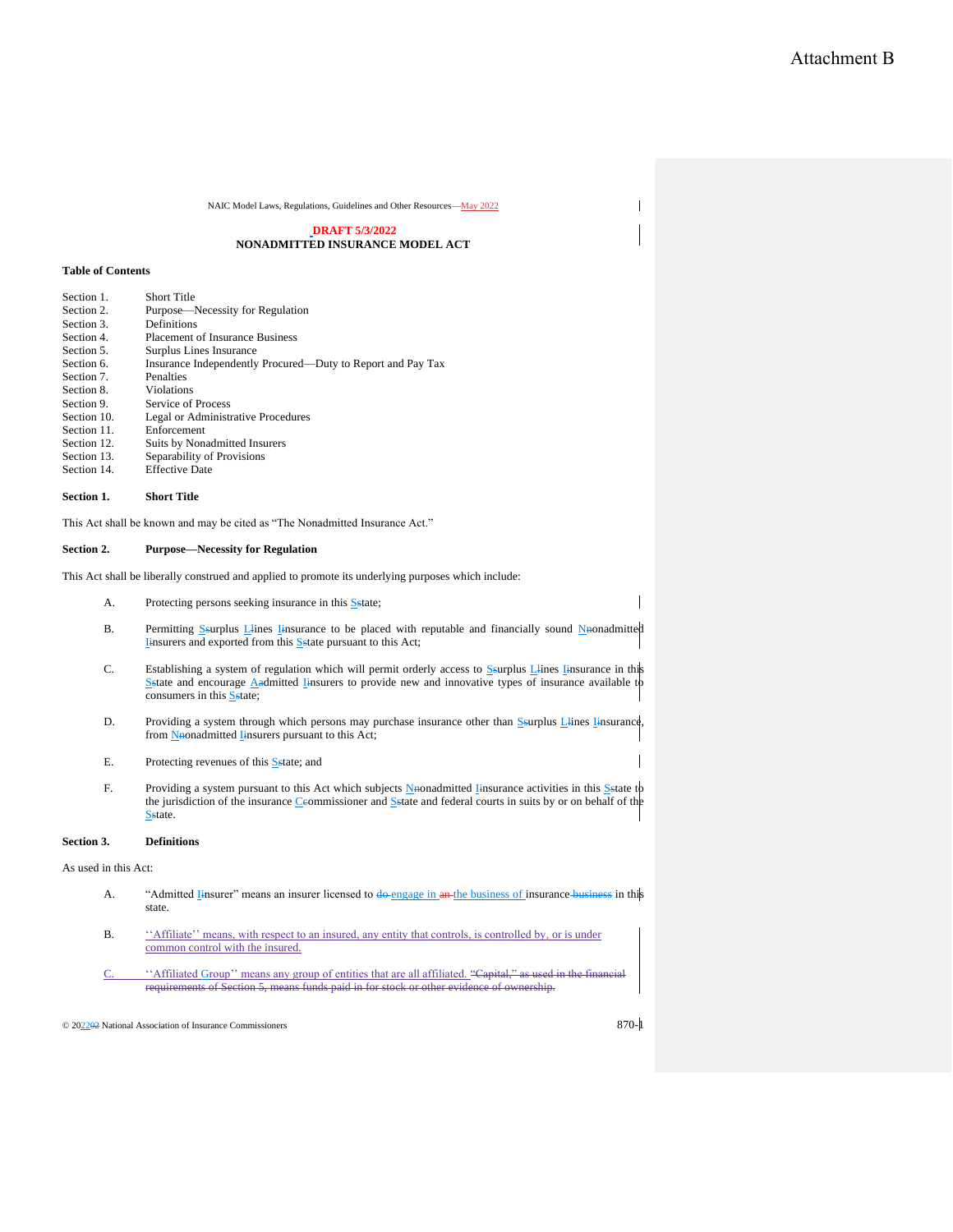DC. "Commissioner" means the insurance commissioner of [insert name of state], or the commissioner's deputies or staff, or the Commissioner, Director or Superintendent of Insurance in any other state.

**Drafting Note:** Insert the title of the chief insurance regulatory official wherever the term "commissioner" appears.

| $E_{\alpha}$ | "Control" means with respect to an insured:                                                                                                                                                                                                                                                                 | Format           |
|--------------|-------------------------------------------------------------------------------------------------------------------------------------------------------------------------------------------------------------------------------------------------------------------------------------------------------------|------------------|
|              |                                                                                                                                                                                                                                                                                                             | Format           |
|              | A person either directly or indirectly or acting through one or more other persons owns, controls, or<br>(1)<br>has the power to vote 25 percent or more of any class of voting securities of the other entity; or                                                                                          | Format           |
|              |                                                                                                                                                                                                                                                                                                             | Format           |
|              | The entity controls in any manner the election of a majority of the directors or trustees of the other<br>(2)                                                                                                                                                                                               | Format           |
|              | entity.                                                                                                                                                                                                                                                                                                     | spacing          |
| F.           | [OPTIONAL] [["Domestic Surplus Lines Insurer" means a surplus lines insurer domiciled in this state, which                                                                                                                                                                                                  | Format           |
|              | may write insurance in this state on as if it were a surplus lines insurer-basis domiciled in another state.                                                                                                                                                                                                | Format           |
| G.           | "Eligible Ssurplus Llines Insurer" means a nonadmitted insurer with which a surplus lines licensee may                                                                                                                                                                                                      | Format           |
|              | place surplus lines insurance pursuant to Section 5 of this Act.                                                                                                                                                                                                                                            | Format           |
| H.           | "Exempt Commercial Purchaser" means any person purchasing commercial insurance that, at the time of                                                                                                                                                                                                         | Format           |
|              | placement, meets the following requirements:                                                                                                                                                                                                                                                                | Format           |
|              | (1) The person employs or retains a qualified risk manager to negotiate insurance coverage.                                                                                                                                                                                                                 | Format           |
|              |                                                                                                                                                                                                                                                                                                             | Format           |
|              | (2) The person has paid aggregate nationwide commercial property and casualty insurance premiums in<br>excess of \$100,000 in the immediately preceding 12 months.                                                                                                                                          | Format           |
|              |                                                                                                                                                                                                                                                                                                             |                  |
|              | (3) (a) The person meets at least one 4 of the following criteria:                                                                                                                                                                                                                                          | Format           |
|              | The person possesses a net worth in excess of \$20,000,000.<br>(i)                                                                                                                                                                                                                                          | Format           |
|              |                                                                                                                                                                                                                                                                                                             | Format           |
|              | The person generates annual revenues in excess of \$50,000,000.<br>(ii)                                                                                                                                                                                                                                     | Format           |
|              | The person employs more than 500 full-time or full-time equivalent employees per<br>(iii)                                                                                                                                                                                                                   | Format           |
|              | individual insured or is a member of an affiliated group employing more than 1,000<br>employees in the aggregate.                                                                                                                                                                                           | Format           |
|              |                                                                                                                                                                                                                                                                                                             | Format           |
|              | The person is a not-for-profit organization or public entity generating annual budgeted<br>(iv)<br>expenditures of at least \$30,000,000.                                                                                                                                                                   | Format           |
|              |                                                                                                                                                                                                                                                                                                             | Format           |
|              | The person is a municipality with a population in excess of 50,000 persons.<br>(v)<br>٠                                                                                                                                                                                                                     | Format           |
|              | (b) Effective on January 1, 20[xx] and each fifth January 1 occurring thereafter, the amounts in Items $\bullet$                                                                                                                                                                                            | Format           |
|              | (i), (ii), and (iv) of Subparagraph (a) of this Paragraph shall be adjusted to reflect the percentage                                                                                                                                                                                                       | Format           |
|              | change for such 5-year period in the Consumer Price Index for All Urban Consumers published by<br>the Bureau of Labor Statistics of the Department of Labor.                                                                                                                                                | Format           |
|              |                                                                                                                                                                                                                                                                                                             | Format           |
|              | Drafting Note: This definition of "Exempt Commercial Purchaser" follows the language of the federal Nonadmitted and Reinsurance Reform Act (NRRA).<br>Some states have chosen not to adopt the inflation adjustment. The NRRA uses the term "municipality," which some states may find limiting. States may | Format           |
|              | choose to use terminology consistent with state law to expand this provision to include counties and other public entities.                                                                                                                                                                                 | Format           |
|              |                                                                                                                                                                                                                                                                                                             | Format           |
| EI.          | "Export" means to place surplus lines insurance with a nonadmitted insurer.                                                                                                                                                                                                                                 | Format           |
| F.,          | "Foreign decree" means any decree or order in equity of a court located in any United States jurisdiction,                                                                                                                                                                                                  |                  |
|              | including a federal court of the United States, against any person engaging in the transaction of insurance in                                                                                                                                                                                              | Format           |
|              | this state.                                                                                                                                                                                                                                                                                                 | Format           |
| ī.           | "Home State" means with respect to an insured:                                                                                                                                                                                                                                                              | Format<br>Engmat |
|              |                                                                                                                                                                                                                                                                                                             |                  |

**Formatted:** Font: Times New Roman **Formatted:** Font: Times New Roman **Formatted:** Justified, Indent: Left: 1", Hanging: 0.5" **fted:** Font: Times New Roman **fted:** Font: Times New Roman **fted:** Font: Times New Roman **Formatted:** Indent: Left: 0.5", Hanging: 0.5", Line : Multiple 1.08 li **fted:** Font: Times New Roman **Formatted:** Justified, Indent: Left: 0", Hanging: 0.5" **Formatted** ... **Formatted** ... **Formatted** ... **Formatted** ... **Formatted** ... **Formatted:** Justified, Indent: Left: 0", Hanging: 0.5" **fted:** Font: Times New Roman **Formatted** ... **Formatted** ... **fted:** Font: Times New Roman **Formatted** ... **Formatted** ... **Formatted:** Font: Times New Roman **Formatted** ... **Formatted** ... **fted:** Font: Times New Roman **Formatted** ... **Formatted** ... **fted:** Font: Times New Roman **Formatted** ... **Formatted:** Justified, Indent: Left: 1.25", Hanging: 0.5" **Formatted:** Font: 10 pt **Formatted** ... **Formatted:** Font: 10 pt **fted:** Font: Times New Roman **Formatted:** Indent: Left: 0" **fted:** Font: Times New Roman **fed:** Font: Times New Roman **Formatted:** Font: Times New Roman

870-2 © 202202 National Association of Insurance Commissioners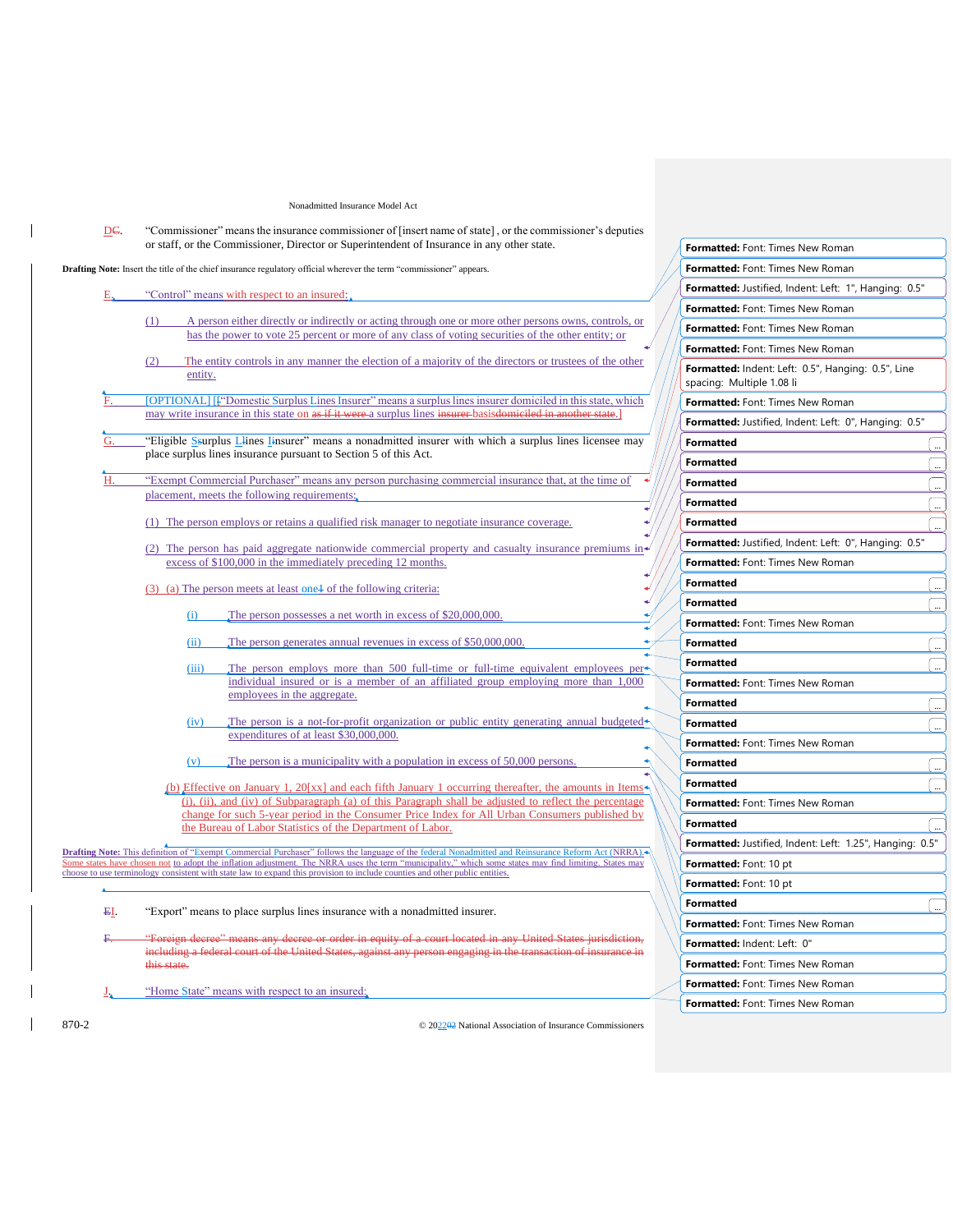|             |                                                                                                                                                                                                                              | <b>Formatted</b> |           |
|-------------|------------------------------------------------------------------------------------------------------------------------------------------------------------------------------------------------------------------------------|------------------|-----------|
|             |                                                                                                                                                                                                                              | <b>Formatted</b> |           |
|             | NAIC Model Laws, Regulations, Guidelines and Other Resources-May 2022                                                                                                                                                        | <b>Formatted</b> |           |
|             |                                                                                                                                                                                                                              | <b>Formatted</b> |           |
|             | (1) The state in which an insured maintains its principal place of business or, in the case of a natural person<br>the person's principal place of residence;                                                                | <b>Formatted</b> |           |
|             |                                                                                                                                                                                                                              | <b>Formatted</b> |           |
|             | (2) If 100 percent of the insured risk is located out of the state referred to in subpParagraph (1), the state to<br>which the greatest percentage of the insured's taxable premium for that insurance contract is allocated | <b>Formatted</b> |           |
|             |                                                                                                                                                                                                                              | <b>Formatted</b> | $\ddotsc$ |
|             | (3) If the insured is an affiliated group with more than one member listed as a named insured on a single<br>Nonadmitted Insurance contract, the home state is the home state of the member of the affiliated group          | <b>Formatted</b> |           |
|             | that has the largest percentage of premium attributed to it under the insurance contract; or                                                                                                                                 | <b>Formatted</b> |           |
|             | $(4)$ In the case of an unaffiliated group policy:                                                                                                                                                                           | <b>Formatted</b> | $\ddotsc$ |
|             |                                                                                                                                                                                                                              | <b>Formatted</b> | $\ddotsc$ |
|             | -If a group policyholder pays 100% of the premium from its own funds, then the home stat<br>(a)                                                                                                                              | <b>Formatted</b> |           |
|             | is determined according to paragraphs $(1)$ and $(2)$ .                                                                                                                                                                      | <b>Formatted</b> |           |
|             |                                                                                                                                                                                                                              | <b>Formatted</b> |           |
|             | (b) If a group policyholder does not pay 100% of the premium from its own funds, then the hom                                                                                                                                | <b>Formatted</b> | $\ddotsc$ |
|             | state is determined according to paragraphs (1) and (2) for each member of the group.                                                                                                                                        | <b>Formatted</b> |           |
|             | Comment: The NRRA definition of "home state" includes Paragraphs (1), (2), and (3). The NRRA definition does not expressly cover unaffiliated groups                                                                         | <b>Formatted</b> |           |
|             | such as risk purchasing groups. The addition of Paragraph (4) is intended to bring clarity by treating the members of such a group as individual insureds for<br>purposes of placement and taxation, where appropriate.      | <b>Formatted</b> | $\ddotsc$ |
|             |                                                                                                                                                                                                                              | <b>Formatted</b> |           |
|             | "Insurer" means any person, corporation, association, partnership, reciprocal exchange, interinsurer, Lloyde                                                                                                                 | <b>Formatted</b> |           |
|             | insurer, insurance exchange syndicate, fraternal benefit society, and any other legal entity engaged in the                                                                                                                  | <b>Formatted</b> |           |
|             | business of insurance.                                                                                                                                                                                                       | <b>Formatted</b> |           |
| H.          | "Kind of insurance" means one of the types of insurance required to be reported in the annual statement                                                                                                                      | <b>Formatted</b> | $\ddotsc$ |
|             | which must be filed with the commissioner by admitted insurers.                                                                                                                                                              | <b>Formatted</b> |           |
| Κ.          | "Nonadmitted Insurance" means any insurance written on properties, risks or exposures, located or to be<br>performed in this state, by an insurer not licensed to engage in the transaction business of insurance in this    | <b>Formatted</b> |           |
|             | state [or a d <del>D</del> omestic sSurplus lLines iInsurer].                                                                                                                                                                | <b>Formatted</b> |           |
|             |                                                                                                                                                                                                                              | <b>Formatted</b> |           |
| $_{\rm L}$  | "Nonadmitted Linsurer" means an insurer not licensed to do anongage in the transaction business of insurance<br>business in this state but does not include a risk retention group pursuant to the federal Liability Risk    | <b>Formatted</b> | $\ddotsc$ |
|             | Retention Act of 1986.                                                                                                                                                                                                       | <b>Formatted</b> |           |
| MJ.         | "Person" means any natural person or other-business entity, including, but not limited to, individuals,                                                                                                                      | <b>Formatted</b> |           |
|             | partnerships, associations, trusts or corporations."                                                                                                                                                                         | <b>Formatted</b> |           |
| N.          | "Premium" means any payment made as consideration for an insurance contract.                                                                                                                                                 | <b>Formatted</b> |           |
|             |                                                                                                                                                                                                                              | <b>Formatted</b> |           |
| <u>N.O.</u> | "Principal Place of Business"                                                                                                                                                                                                | <b>Formatted</b> |           |
|             | (1) The state where a person maintains its headquarters and where the person's high-level officers direction-                                                                                                                | <b>Formatted</b> |           |
|             | control, and coordinate the business activities; or                                                                                                                                                                          | <b>Formatted</b> |           |
|             | (2) If the person's high-level officers direct, control, and coordinate the business activities in more than or                                                                                                              | <b>Formatted</b> |           |
|             | state, or if the person's principal place of business is located outside any state, then it is the state to which                                                                                                            | <b>Formatted</b> | $\ldots$  |
|             | the greatest percentage of the person's taxable premium for that insurance contract is allocated.                                                                                                                            | Formatted        |           |
| $P\Theta$ , | "Principal Residence" means:                                                                                                                                                                                                 | <b>Formatted</b> |           |
|             | (1) The state where the person resides for the greatest number of days during a calendar year; or                                                                                                                            | Formatted        | $\ddotsc$ |
|             | 870-3<br>© 202202 National Association of Insurance Commissioners                                                                                                                                                            | Formatted        |           |
|             |                                                                                                                                                                                                                              | Formatted        | $\ddotsc$ |
|             |                                                                                                                                                                                                                              | Formatted        | $\ddotsc$ |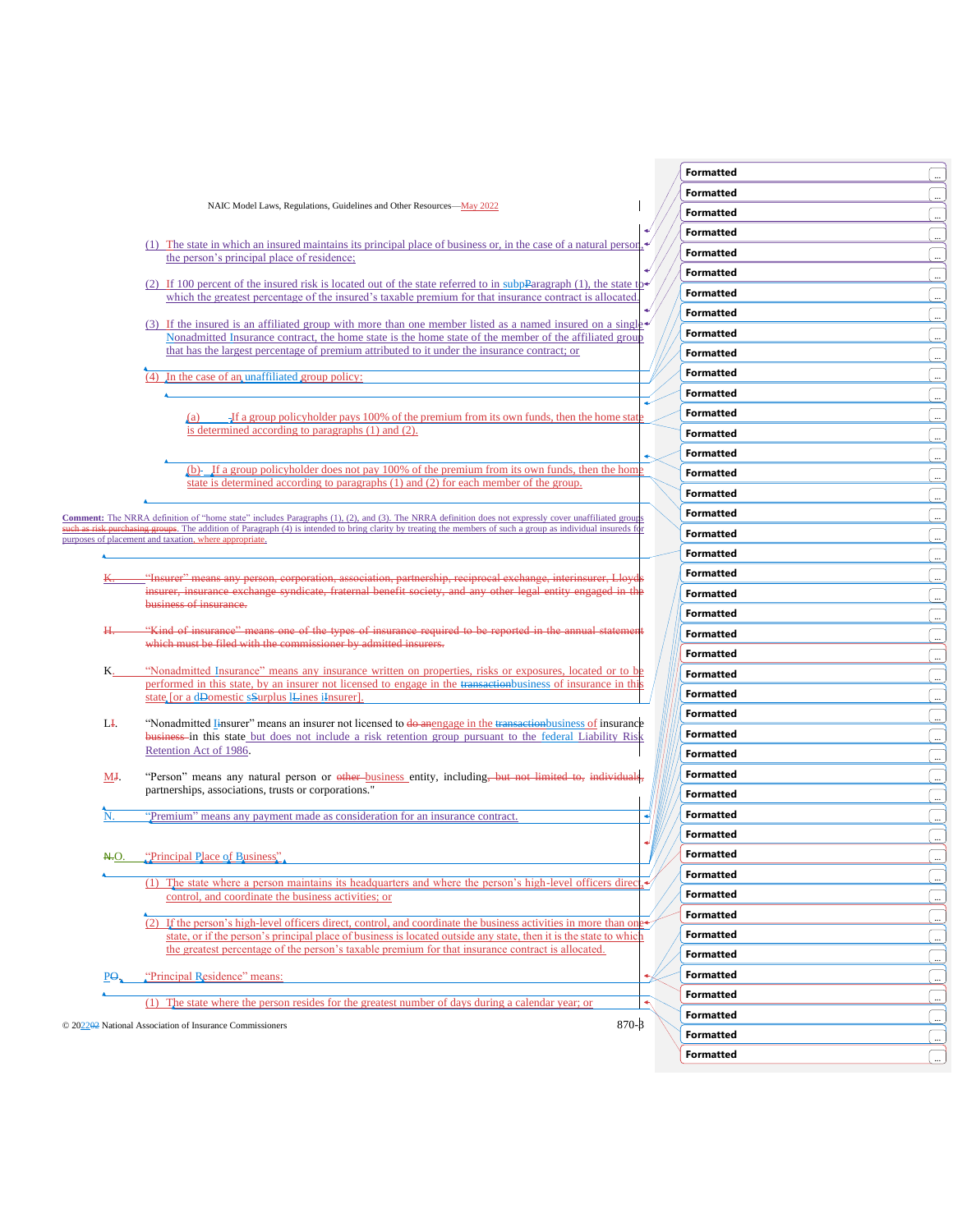activity of the guarantor or surety;

|             |                                                                                                                                                                                                                                                                                                                                                                                                             | Formatte             |
|-------------|-------------------------------------------------------------------------------------------------------------------------------------------------------------------------------------------------------------------------------------------------------------------------------------------------------------------------------------------------------------------------------------------------------------|----------------------|
|             | (2) If the person's principal residence is located outside any state, the state to which the greatest percentage<br>of the person's taxable premium for that insurance contract is allocated.                                                                                                                                                                                                               | Formatte             |
|             |                                                                                                                                                                                                                                                                                                                                                                                                             | Formatte             |
|             |                                                                                                                                                                                                                                                                                                                                                                                                             | Level: $1 +$         |
| $\Omega$    | "State" includes any state of the United States, the District of Columbia, the Commonwealth of Puerto Rico,<br>Guam, the Norther Mariana Islands, the Virgin Island, and American Samoa.                                                                                                                                                                                                                    | Alignmen             |
| K.          | "Policy" or "contract" means any contract of insurance, including but not limited to annuities, indemnity,                                                                                                                                                                                                                                                                                                  | Formatte             |
|             | medical or hospital service, workers' compensation, fidelity or suretyship.                                                                                                                                                                                                                                                                                                                                 | Formatte             |
| Ь.          | "Reciprocal state" means a state that has enacted provisions substantially similar to:                                                                                                                                                                                                                                                                                                                      | Formatte             |
|             | Sections $5F$ , $5I(5)$ , $5Q(10)$ , $5R(4)$ and Section 6; and<br>(1)                                                                                                                                                                                                                                                                                                                                      |                      |
|             | The allocation schedule and reporting form contained in [cite the regulation on surplus lines<br>(2)<br>taxation].                                                                                                                                                                                                                                                                                          |                      |
| М.          | "Surplus," as used in the financial requirements of Section 5, means funds over and above liabilities and<br>capital of the company for the protection of policyholders.                                                                                                                                                                                                                                    |                      |
| RN.         | "Surplus Llines Iinsurance" means any property and casualty insurance in this state on properties, risks or<br>exposures, located or to be performed in this state, permitted to be placed through a surplus lines licensee<br>with an nonadmitted insurer eligible surplus lines insurer to accept such insurance, pursuant to Section 5 of<br>this Act.                                                   |                      |
|             | Drafting Note: If a state chooses to adopt the alternative Section 5B, this definition of "surplus lines insurance" should be consistent with the acceptable<br>coverage listed in Section 5B. States may choose to extend the definition of "surplus lines insurance" beyond property/casualty insurance. States may refer to<br>the NAIC Guideline on Nonadmitted Accident and Health Coverages (GL1860). | <b>Formatte</b>      |
| S.          | "Surplus Lines Insurer" means a nonadmitted [or domestic surplus lines] insurer that is eligible to accept the                                                                                                                                                                                                                                                                                              |                      |
|             | placement of surplus lines insurance pursuant to Section 5 of this Act.                                                                                                                                                                                                                                                                                                                                     | Formatte             |
| TO.         | "Surplus Llines Licensee" means any person individual, firm or corporation-licensed under Section 5 of this                                                                                                                                                                                                                                                                                                 |                      |
|             | Act to place surplus lines insurance on properties, risks or exposures located or to be performed in this state<br>with an nonadmitted insurers eligible surplus lines insurersto accept such insurance.                                                                                                                                                                                                    |                      |
| U.          | "Taxable Premium" means any premium less return premium that is not otherwise exempt from tax pursuant                                                                                                                                                                                                                                                                                                      |                      |
|             | to this Act.                                                                                                                                                                                                                                                                                                                                                                                                |                      |
|             | "Transaction of linsurance"                                                                                                                                                                                                                                                                                                                                                                                 |                      |
| <u>VS</u> . | (1)<br>For purposes of this Act, any of the following acts in this state effected by mail or otherwise by a<br>nonadmitted insurer or by any person acting with the actual or apparent authority of the insurer, on<br>behalf of the insurer, is deemed to constitute the transaction of an insurance business in or from this<br>state:                                                                    |                      |
|             | The making of or proposing to make, as an insurer, an insurance contract;<br>(a)                                                                                                                                                                                                                                                                                                                            | Formatte<br>Formatte |

**ed:** Font: (Default) Times New Roman, 10 pt **ed:** List Paragraph, Justified, Numbered + Level: 1 + Numbering Style: 1, 2, 3, … + Start at: 1 + Alignment: Left + Aligned at: 1" + Indent at: 1.25" **ed:** Font: (Default) Times New Roman, 10 pt

**Formatted:** Not Highlight

**Formatted:** Not Highlight

**ed:** Indent: Left: 0.5", Hanging: 0.5"

**ed:** Highlight **Formatted:** Justified, Indent: Left: 0.5", Hanging: 0.5"

**ed:** Font: Times New Roman **ed:** Font: Times New Roman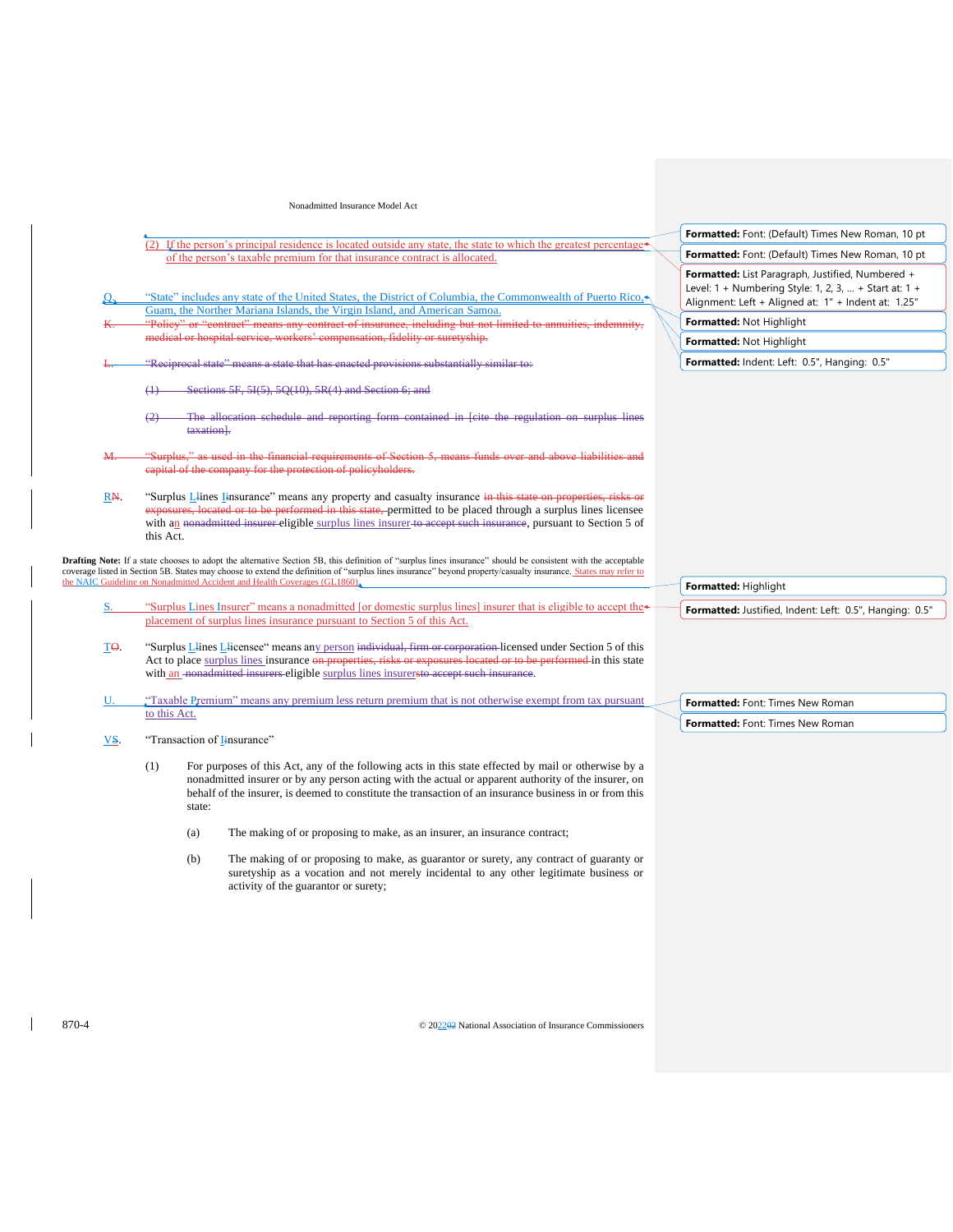- (c) The taking or receiving of an application for insurance;
- (d) The receiving or collection of any premium, commission, membership fees, assessments, dues or other consideration for insurance or any part thereof;
- (e) The issuance or delivery in this state of contracts of insurance to residents of this state or to persons authorized to do business in this state;
- (f) The solicitation, negotiation, procurement or effectuation of insurance or renewals thereof;
- (g) The dissemination of information as to coverage or rates, or forwarding of applications, or delivery of policies or contracts, or inspection of risks, the fixing of rates or investigation or adjustment of claims or losses or the transaction of matters subsequent to effectuation of the contract and arising out of it, or any other manner of representing or assisting a person or insurer in the transaction of risks with respect to properties, risks or exposures located or to be performed in this state;
- (h) The transaction of any kind of insurance business specifically recognized as transacting an insurance business within the meaning of the statutes relating to insurance;
- (i) The offering of insurance or the transacting of insurance business; or
- (j) Offering an agreement or contract which purports to alter, amend or void coverage of an insurance contract.
- (2) The provisions of this subsection shall not operate to prohibit employees, officers, directors or partners of a commercial insured from acting in the capacity of an insurance manager or buyer in placing insurance on behalf of the employer, provided that the person's compensation is not based on buying insurance.
- (3) The venue of an act committed by mail is at the pointlocation where the matter transmitted by mail is delivered or issued for delivery or takes effect.

Drafting Note: States may need to alter this subsection to reflect their decision as to whether they intend to permit citizens to directly purchase coverage<br>within the state from a nonadmitted insurer, or if self-procureme direct procurement will need to insert an appropriate exemption in Section 4A of this Act. Additionally, states should consider whether the preceding definition<br>of "transaction of insurance" is consistent with other statut insurance purchases or the maintenance of insurance books and records in this state should fall within the scope of the definition of "transaction of insur

WQ. "Type of insurance" means coverage afforded under the particular policy that is being placed.

- **T.** "Wet Mmarine and Ttransportation Insurance" means:
	- (1) Insurance upon vessels, crafts, hulls and other interests in them or with relation to them;
	- (2) Insurance of marine builder's risks, marine war risks and contracts of marine protection and indemnity insurance;
	- (3) Insurance of freight and disbursements pertaining to a subject of insurance within the scope of this subsection; and
	- (4) Insurance of personal property and interests therein, in the course of exportation from or importation into any country, or in the course of transportation coastwise or on inland waters, including transportation by land, water or air from point of origin to final destination, in connection with an and all risks or perils of navigation, transit or transportation, and while being prepared for and while awaiting shipment, and during any incidental delays, transshipment, or reshipment; provided however, that insurance of personal property and interests therein shall not be considered wet marine and transportation insurance if the property has:

**Formatted:** Font: Times New Roman

**Formatted:** Indent: Left: 1"

© 202202 National Association of Insurance Commissioners 870-5

 $\overline{\phantom{a}}$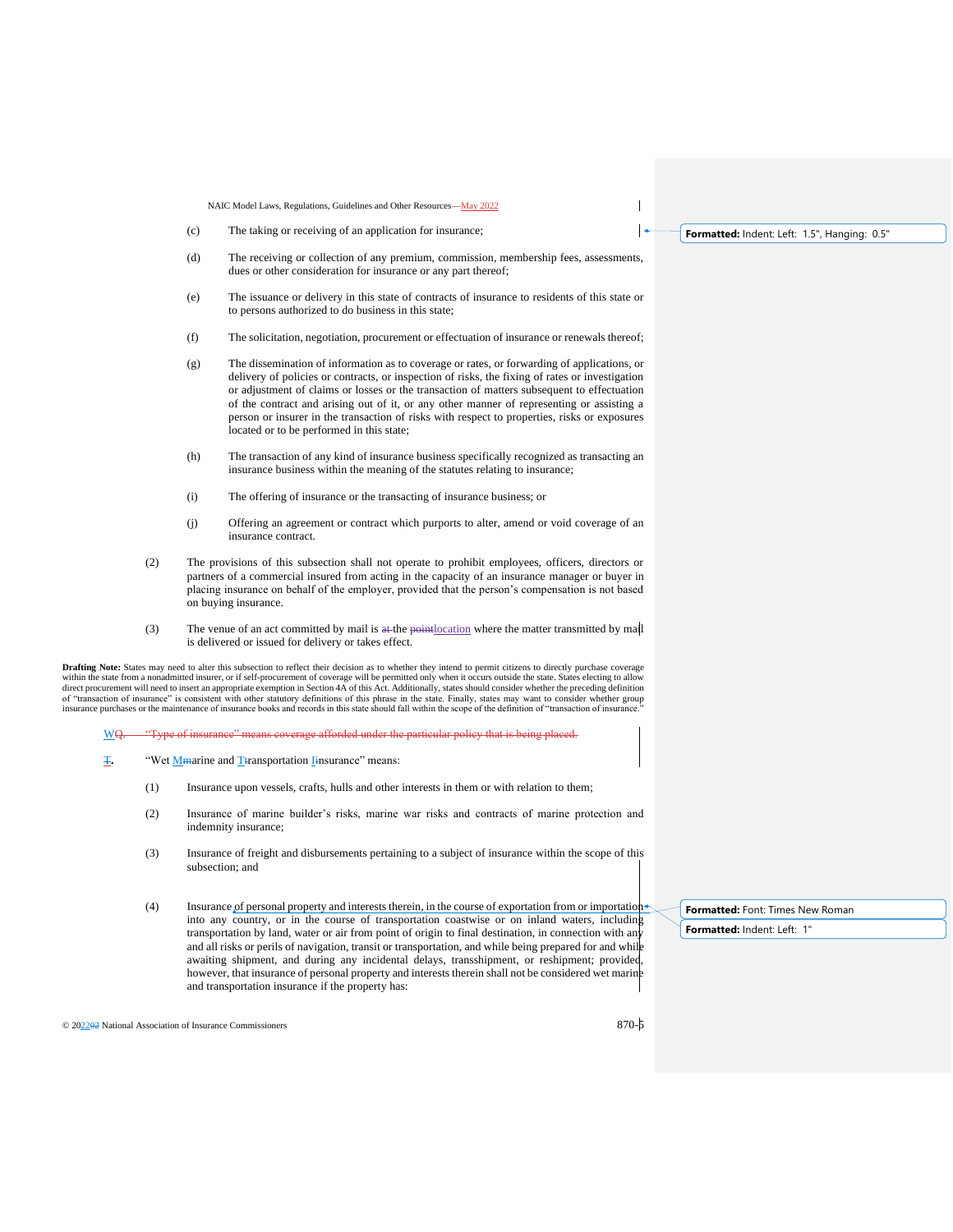(a) Been transported solely by land; or

(b) Reached its final destination as specified in the bill of lading or other shipping document; or

(c) The insured no longer has an insurable interest in the property.

**Comment:** The language added in 1994 to the end of the definition of "wet marine and transportation insurance" {Subparagraphs 4(a), 4(b), and 4(c)} is intended to clarify the scope of the definition, which ultimately affects the exemption of certain risks from this Act. The 1994 amendments address current regulatory concerns and concerns raised by those who drafted the 1983 amendments to the Model Surplus Lines Law. The 1983 drafters wrote: "Several [drafters] felt the term 'storage' should not appear in... [the wet marine definition] to ensure that warehousemen and other types of insurance covering risks of storage are not interpreted to be within the purview of this definition. The term 'delays' is sufficiently broad to cover temporary storage while in the course of transit."

**Drafting Note:** In addition to the definitions provided in this section, individual states may wish to consider adopting definitions for "agent," "broker" or "producer" in a manner consistent with its other laws. Additionally, states may want to cross-reference the definition of "insurance" as it appears elsewhere in<br>the state insurance code. The definition of insurance should

### **Section 4. Placement of Insurance Business**

- A. An insurer shall not engage in the Ttransaction of Insurance unless authorized by a license in force pursuant to the laws of this Sstate, or exempted by this Act or otherwise exempted by the insurance laws of this Sstate.
- B. A Pperson shall not directly or indirectly engage in a Ttransaction of Iinsurance with or on behalf of or shall in this state directly or indirectly act as agent for, or otherwise represent or aid on behalf of another, a Nnonadmitted Iinsurer in this State.in the solicitation, negotiation, procurement or effectuation of insurance, or renewals thereof, or forwarding of applications, or delivery of policies or contracts or inspection of risks, or fixing of rates, or investigation or adjustment of claims or losses, or collection or forwarding of premiums, or in any other manner represent or assist the insurer in the transaction of insurance.
- C. A Pperson who represents or aids a Nnonadmitted Insurer in violation of this section shall be subject to the penalties set forth in Section 7 of this Act. No insurance contract entered into in violation of this section shall preclude the insured from enforcing his rights under the contract in accordance with the terms and provisions of the contract of insurance and the laws of this Sstate, to the same degree those rights would have been  $entforce\_able$  had the contract been lawfully procured.
- D. If the N<sub>n</sub>onadmitted Insurer fails to pay a claim or loss within the provisions of the insurance contract and the laws of this Sstate, a Pperson who assisted or in any manner aided directly or indirectly in the procurement of the insurance contract, shall be liable to the insured for the full amount under the provisions of the insurance contract.
- E. Section 4B or 4D shall not apply to a Pperson in regard to an insured who independently procures insurance as provided under Section 6. This section shall not apply to a Pperson, properly licensed as an agent or broker in this Sstate who, for a fee and pursuant to a written agreement, is engaged solely to offer to the insured advice, counsel or opinion, or service with respect to the benefits, advantages or disadvantages promised under any proposed or in-force policy of insurance if the Pperson does not, directly or indirectly, participate in the solicitation, negotiation or procurement of insurance on behalf of the insured;

**Drafting Note:** If a S<sub>state</sub> collects tax on unlicensed transactions which violate this Act, it may consider imposing liability for payment of those taxes on persons who violate this Act by assisting in the procurement of Nnonadmitted Insurance

**Drafting Note:** Some S<sub>5</sub>states permit other licensed professionals to engage in these activities as provided in their insurance statutes or other S<sub>5</sub>state statutes.<br>Those S<sub>5</sub>states may want to amend Section 4E to inclu

- F. This section shall not apply to a P-person acting in material compliance with the insurance laws of this  $S<sub>5</sub>$  state in the placement of the types of insurance identified in Paragraphs (1), (2), (3) and (4) below:
	- (1) Surplus Llines Iinsurance as provided in Section 5. For the purposes of this subsection, a licensee shall be deemed to be in material compliance with the insurance laws of this Sstate, unless the licensee committed a violation of Section 5 that proximately caused loss to the insured;

870-6 © 202202 National Association of Insurance Commissioners

**Formatted:** Font: Times New Roman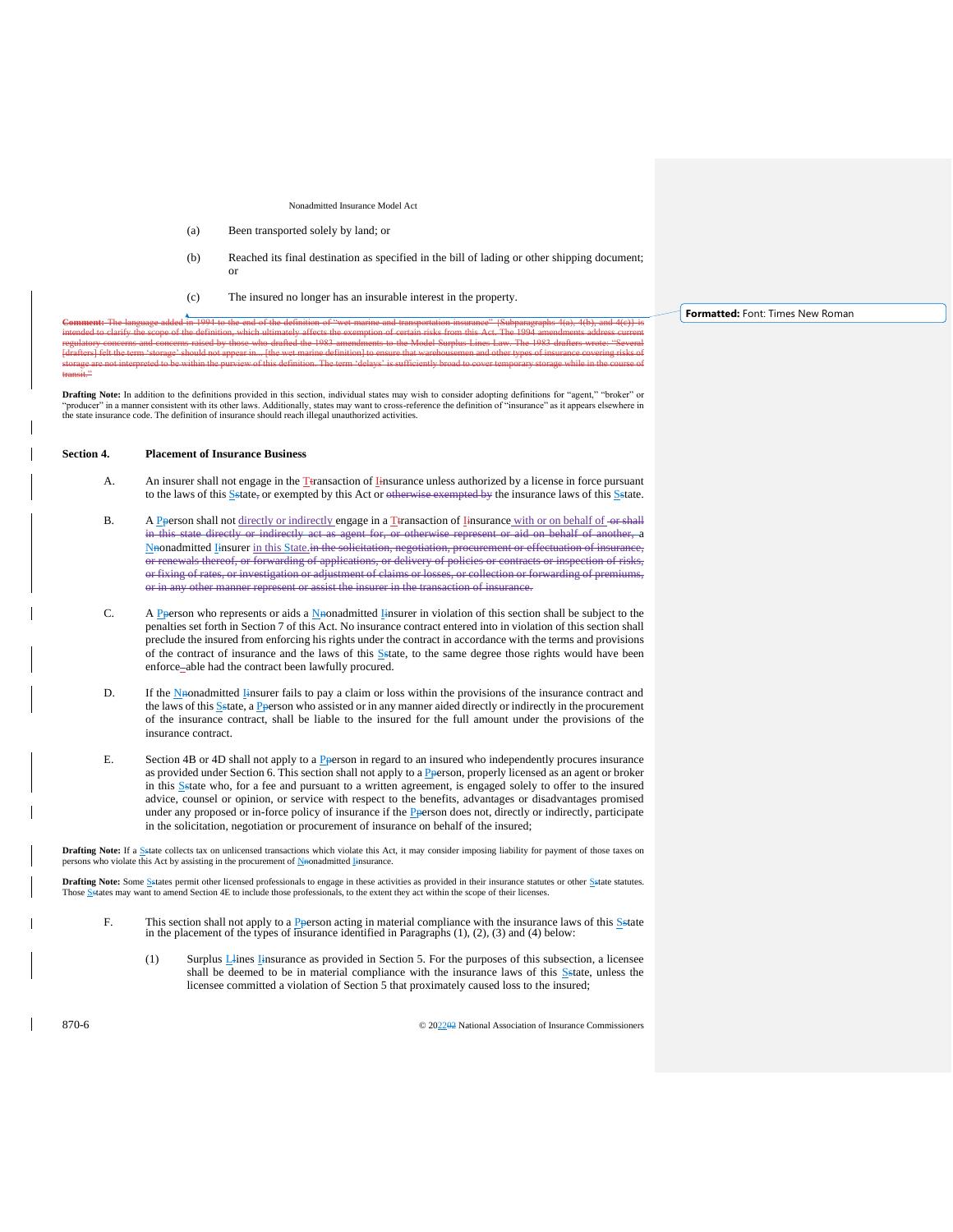(2) Transactions for which a certificate of authority to do business is not required of an insurer under the insurance laws of this  $S<sub>st</sub>$  state;

| of Insurance. |     | Drafting Note: A number of states exempt from licensing and premium taxation nonprofit educational insurers insuring only nonprofit educational institutions<br>and their employees. Some states require certificates of authority while others require licensing, and the appropriate language should be used in Paragraph (4)<br>above. Additionally, some states may want to consider adding language to establish an option of allowing persons to file for an exemption with the Department                                                                          |                                         |
|---------------|-----|---------------------------------------------------------------------------------------------------------------------------------------------------------------------------------------------------------------------------------------------------------------------------------------------------------------------------------------------------------------------------------------------------------------------------------------------------------------------------------------------------------------------------------------------------------------------------|-----------------------------------------|
|               | (3) | Reinsurance provided that, unless the Ceommissioner waives the requirements of this subsection:                                                                                                                                                                                                                                                                                                                                                                                                                                                                           |                                         |
|               |     | The assuming insurer is authorized to $d\theta$ -engage in the business of a insurance or<br>(a)<br>reinsurance business byin its domiciliary jurisdiction and is authorized to write the type df<br>reinsurance in its domiciliary jurisdiction; and                                                                                                                                                                                                                                                                                                                     |                                         |
|               |     | The assuming insurer satisfies all legal requirements for such reinsurance in the Sstate of<br>(b)<br>domicile of the ceding insurer;                                                                                                                                                                                                                                                                                                                                                                                                                                     |                                         |
|               | (4) | The property and operation of railroads or aircraft engaged in interstate or foreign commerce, Wwet<br>Mmarine and Ttransportation Iinsurance;                                                                                                                                                                                                                                                                                                                                                                                                                            |                                         |
|               | (5) | Transactions subsequent to issuance of a policy not covering properties, risks or exposures located,<br>or to be performed in this Sstate at the time of issuance, and lawfully solicited, written or delivered<br>outside this Sstate.                                                                                                                                                                                                                                                                                                                                   |                                         |
|               |     |                                                                                                                                                                                                                                                                                                                                                                                                                                                                                                                                                                           | <b>Formatted:</b> Font: Times New Roman |
|               |     | Drafting Note: States may also wish to consider exempting from Section 4A of this Act self-procured insurance or industrial insurance purchased by a<br>sophisticated buyer who does not necessarily require the same regulatory protections as an average insurance buyer. Additionally, some Setates allow other<br>insurance transactions with Neonadmitted Linsurers. Examples include certain aviation and railroad risks. Other Setates may want to narrow the scope of the<br>exemptions above or reserve the right to approve exemptions on a case-by-case basis. |                                         |
| Section 5.    |     | <b>Surplus Lines Insurance</b>                                                                                                                                                                                                                                                                                                                                                                                                                                                                                                                                            |                                         |
| А.            |     | Surplus Lines Insurance may be placed by a Ssurplus Lines Lines if:                                                                                                                                                                                                                                                                                                                                                                                                                                                                                                       |                                         |

A. Surplus Lines Insurance may be placed by a Surplus Lines Licensee if:

(1) Each insurer is an eligible to write  $S$ surplus Lines Insurance insurer; and

- $(2)$  Each insurer is authorized to write the type of insurance in its domiciliary jurisdiction; and
- (3) Other than for eExempt cCommercial pPurchasers, t<sub>T</sub>he full amount or type of insurance cannot be obtained from insurers who are admitted to  $\frac{d\theta}{dr}$  engage in the business of insurance in this Sstate. The full amount or type of insurance may be procured from Eeligible Ssurplus Lines Iinsurers, provided that a diligent search is made among the insurers who are admitted to transact and are actually writing the particular type of insurance in this  $S$ state if any are writing it; and
- (4) All other requirements of this Act are met.

**Drafting Note:** S Act. The diligent search requirement of Section 5A(3) must be satisfied in accordance with the statutes and regulations of the governing Sstate. Su Diligent search statutes and regulations <del>might</del> vary from Sstate to Sstate in terms of the number of declinations required and the P<sub>i</sub>person designated to conduct<br>the search. Several States permit surplus lines placement want to consider the need to modernize diligent search requirements in light of electronic transactions. Section 5A(3) does not prohibit a regulatory system in<br>which a Ssurplus Llines Llicensee may place with an eligible N Ceommissioner. The Eexport list would identify types of insurance for which no admitted market exists. The Ceommissioner may waive the diligent search **requirement** for any such type of insurance.

© 202202 National Association of Insurance Commissioners 870-7

 $\overline{\phantom{a}}$ 

**Formatted:** Left, Widow/Orphan control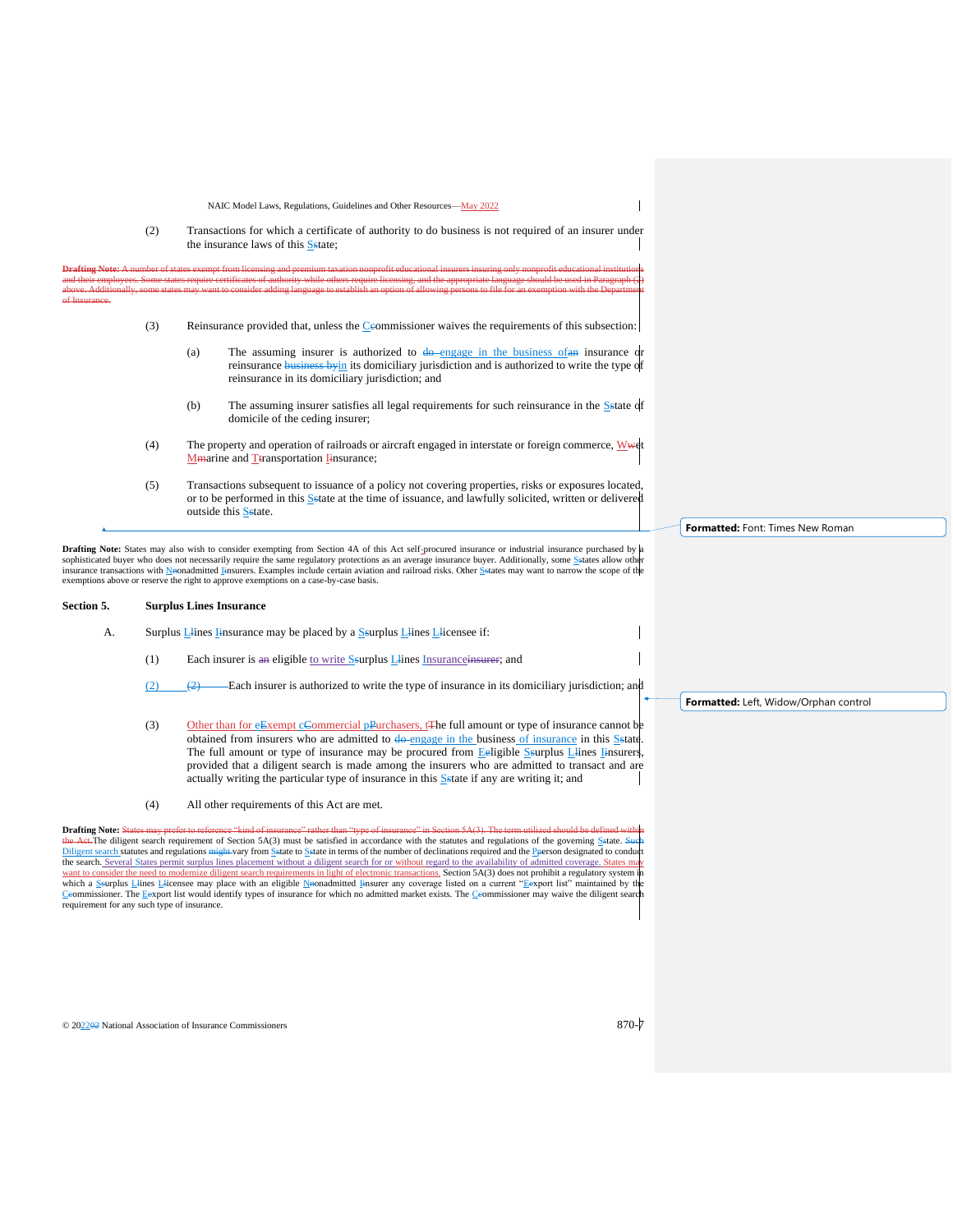**Formatted:** Line spacing: single

**Drafting Note:** Utilizing the "full amount" standard in Section 5A(3) of this Act may have certain market implications. An alternative to this approach would-<br>be to require that whatever part of the coverage is attainable coverage may be exported.

B. Subject to Section 5A(3) of this Act, a Seurplus Llines Llicensee may place any coverage with an nonadmittedEligible Surplus Lines Iinsurer eligible to accept the insurance, unless specifically prohibited by the laws of this  $S<sub>state</sub>$ .

*[Alternative Subsection B]*

[CB. Subject to Section 5A(3) of this Act, a Ssurplus Lines Licensee may place only the following types of coverage with an nonadmitted Eligible Surplus Lines Insurer eligible to accept insurance: {list acceptable coverage}.]

Drafting Note: The two statutory alternatives described in Section 5B represent different regulatory approaches to defining those coverages which may be<br>placed in the nonadmitted market and they would impact the admitted m

C. A Surplus Llines Licensee shall not place Surplus Lines Insurance coverage with a nonadmitted insurer, unless, at the time of placement, the Ssurplus Llines Lines ends determined that the nonadmitted insurer:

|                            |                                                                                                                                                                                                                                                                                                                                                                                                                                                                                                                                                                                                                                                                | Formatted: Indent: Left: 1", Hanging: 0.5"                                                                                                                                                                            |
|----------------------------|----------------------------------------------------------------------------------------------------------------------------------------------------------------------------------------------------------------------------------------------------------------------------------------------------------------------------------------------------------------------------------------------------------------------------------------------------------------------------------------------------------------------------------------------------------------------------------------------------------------------------------------------------------------|-----------------------------------------------------------------------------------------------------------------------------------------------------------------------------------------------------------------------|
| $(1)$ $(1)$ Deleted.       |                                                                                                                                                                                                                                                                                                                                                                                                                                                                                                                                                                                                                                                                | Formatted: Font: Bold                                                                                                                                                                                                 |
|                            | Has established satisfactory evidence of good repute and financial integrity; and                                                                                                                                                                                                                                                                                                                                                                                                                                                                                                                                                                              | <b>Formatted: Font: Times New Roman</b>                                                                                                                                                                               |
|                            | (2) Qualifies-I is eligible to write Surplus Lines Insurance under one of the following subparagraphs:                                                                                                                                                                                                                                                                                                                                                                                                                                                                                                                                                         | Formatted: Indent: Left: 1"                                                                                                                                                                                           |
|                            |                                                                                                                                                                                                                                                                                                                                                                                                                                                                                                                                                                                                                                                                | <b>Formatted: Font: Times New Roman</b>                                                                                                                                                                               |
| (a)                        | For a Nonadmitted Insurer domiciled in another United States jurisdiction, the insurer shall have<br>both of the following:                                                                                                                                                                                                                                                                                                                                                                                                                                                                                                                                    | Formatted: Line spacing: Multiple 1.08 li,<br>Widow/Orphan control                                                                                                                                                    |
|                            | (i)<br>The authority to write the type of insurance in its domiciliary jurisdiction; and                                                                                                                                                                                                                                                                                                                                                                                                                                                                                                                                                                       | Formatted: Left, Indent: Left: 1", Hanging: 0.5",<br>Widow/Orphan control                                                                                                                                             |
|                            | (ii)<br>Has eCapital and surplus or its equivalent under the laws of its domiciliary jurisdiction<br>which that equals the greater of:                                                                                                                                                                                                                                                                                                                                                                                                                                                                                                                         | Formatted: Font: Times New Roman                                                                                                                                                                                      |
|                            | (I)<br>(A)<br>The minimum capital and surplus requirements under the law                                                                                                                                                                                                                                                                                                                                                                                                                                                                                                                                                                                       | <b>Formatted: Font: Times New Roman</b>                                                                                                                                                                               |
|                            | of this Sstate; or                                                                                                                                                                                                                                                                                                                                                                                                                                                                                                                                                                                                                                             | <b>Formatted:</b> Font: Times New Roman                                                                                                                                                                               |
|                            | (B)<br>\$15,000,000;                                                                                                                                                                                                                                                                                                                                                                                                                                                                                                                                                                                                                                           | Formatted: Left, Line spacing: single                                                                                                                                                                                 |
|                            | Drafting Note: States that have not previously increased capital and surplus requirements may wish to consider implementation of the capital and surplus<br>requirements in this subparagraph in a series of phases over a period of up to three (3) years. In some circumstances, implementation of a \$15,000,000 capital<br>and surplus requirement may represent a dramatic increase over existing requirements. States may wish to allow insurers which are eligible under existing law<br>some period of time to increase their capital and surplus to meet the new standards. Current numbering is retained in this Model to remain consistent with the | Formatted: List Paragraph, Indent: Left: 1.19",<br>Hanging: 0.5", Numbered + Level: 1 + Numbering<br>Style: a, b, c,  + Start at: 1 + Alignment: Left + Aligned<br>at: 1" + Indent at: 1.25", No widow/orphan control |
| reference within the NRRA. |                                                                                                                                                                                                                                                                                                                                                                                                                                                                                                                                                                                                                                                                | Formatted: Indent: Left: 1.69"                                                                                                                                                                                        |
|                            | The requirements of Subparagraph (a)(ii) may be satisfied by an insurer's<br>(III <sub>H</sub> )                                                                                                                                                                                                                                                                                                                                                                                                                                                                                                                                                               | Formatted: Indent: Hanging: 0.88"                                                                                                                                                                                     |
|                            | possessing less than the minimum capital and surplus upon an affirmative<br>finding of acceptability by the Ceommissioner. The finding shall be based upon<br>such factors as quality of management, capital and surplus of any parent<br>company, company underwriting profit and investment income trends, market<br>availability and company record and reputation within the industry. In no event<br>shall the Ceommissioner make an affirmative finding of acceptability when the                                                                                                                                                                        | Formatted: Indent: Left: 2.13", Tab stops: Not at 2.5"                                                                                                                                                                |
| (b)                        | Nnonadmitted Insurer's capital and surplus is less than \$4,500,000; or<br>For a Nonadmitted Insurer domiciled outside the United States, the insurer shall be listed on the<br>Quarterly Listing of Alien Insurers maintained by the International Insurers Department of the                                                                                                                                                                                                                                                                                                                                                                                 | Formatted: List Paragraph, Justified, Indent: Left: 1.19",<br>Hanging: 0.5", Numbered + Level: 1 + Numbering<br>Style: a, b, c,  + Start at: 1 + Alignment: Left + Aligned<br>at: 1" + Indent at: 1.25"               |
|                            | National Association of Insurance Commissioners (NAIC); [or]                                                                                                                                                                                                                                                                                                                                                                                                                                                                                                                                                                                                   | Formatted: Font: Italic                                                                                                                                                                                               |
| 870-8                      | © 202202 National Association of Insurance Commissioners                                                                                                                                                                                                                                                                                                                                                                                                                                                                                                                                                                                                       |                                                                                                                                                                                                                       |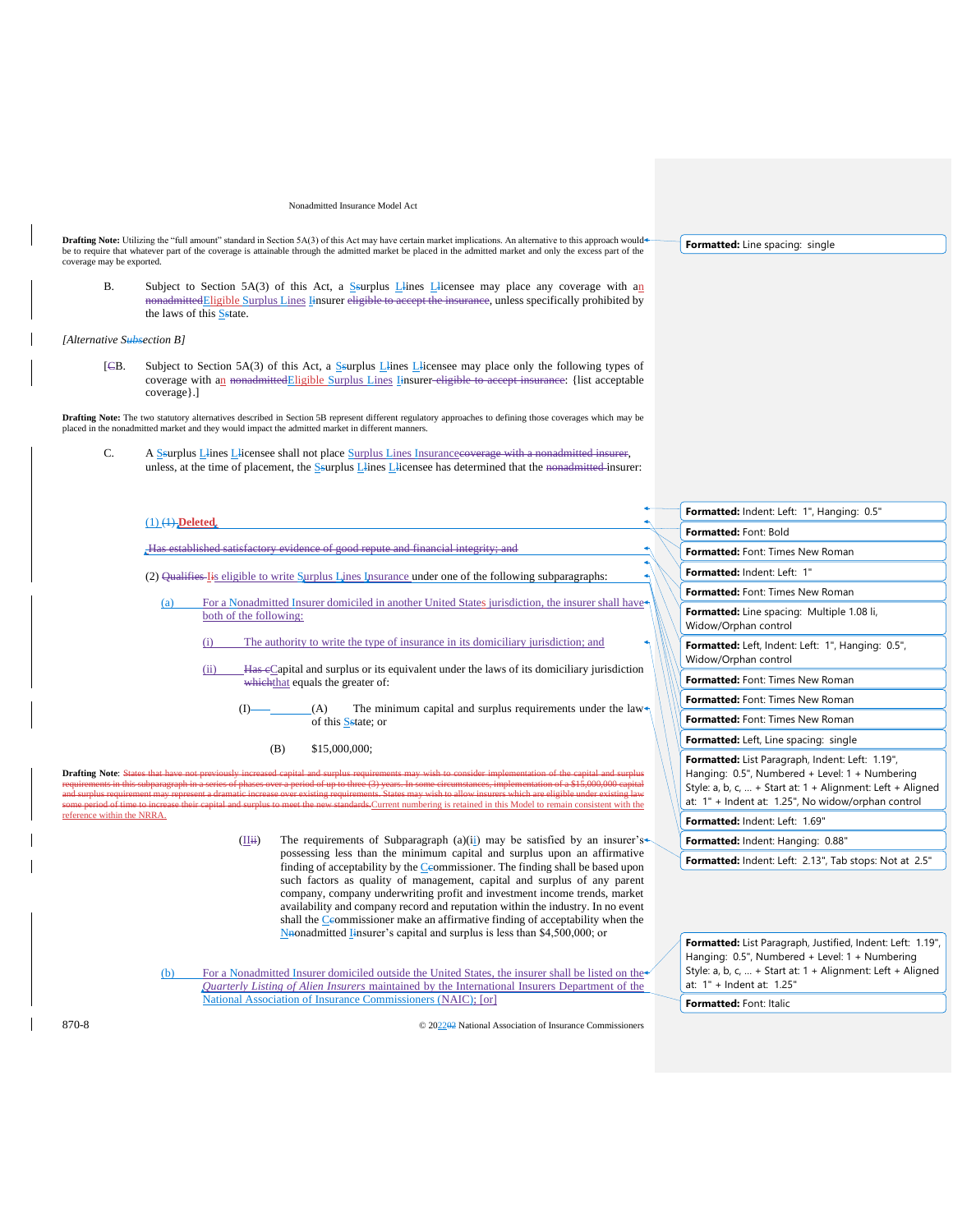| NAIC Model Laws, Regulations, Guidelines and Other Resources—May 2022 |  |  |  |
|-----------------------------------------------------------------------|--|--|--|
|-----------------------------------------------------------------------|--|--|--|

|                                               |                   |                                                                                                                                                                                                                                                                                                                                                                                                                                                                                                                             | Formatted: Justified, Indent: Left: 1", Hanging: 0.5"    |
|-----------------------------------------------|-------------------|-----------------------------------------------------------------------------------------------------------------------------------------------------------------------------------------------------------------------------------------------------------------------------------------------------------------------------------------------------------------------------------------------------------------------------------------------------------------------------------------------------------------------------|----------------------------------------------------------|
| $+(c)-$                                       |                   | [For an insurer domiciled in this State, the insurer is a Domestic Surplus Lines Insurer.]                                                                                                                                                                                                                                                                                                                                                                                                                                  | Formatted: Justified, Indent: Left: 1.19", Hanging: 0.5' |
| $\left(\mathbf{b}\right)$                     |                   | In the case of an insurance exchange created by the laws of a state other than this state:                                                                                                                                                                                                                                                                                                                                                                                                                                  | Formatted: Font: Times New Roman                         |
|                                               | $\leftrightarrow$ | The syndicates of the exchange shall maintain under terms acceptable to the<br>commissioner capital and surplus, or its equivalent under the laws of its<br>domiciliary jurisdiction, of not less than \$75,000,000 in the aggregate; and                                                                                                                                                                                                                                                                                   |                                                          |
|                                               | (ii)              | The exchange shall maintain under terms acceptable to the commissioner not less<br>than fifty percent (50%) of the policyholder surplus of each syndicate in<br>eustodial account accessible to the exchange or its domiciliary commissioner in<br>the event of insolvency or impairment of the individual syndicate; and                                                                                                                                                                                                   |                                                          |
|                                               | (n)               | In addition, each individual syndicate to be eligible to accept surplus lines<br>insurance placements from this state shall meet either of the following<br>requirements:                                                                                                                                                                                                                                                                                                                                                   |                                                          |
|                                               | $\bigoplus$       | For insurance exchanges which maintain funds in an amount of not less than<br>\$15,000,000 for the protection of all exchange policyholders, the syndicate shall<br>maintain under terms acceptable to the commissioner minimum capital and<br>surplus, or its equivalent under the laws of the domiciliary jurisdiction, of not less<br>than \$5,000,000; or                                                                                                                                                               |                                                          |
|                                               |                   | For insurance exchanges which do not maintain funds in an amount of<br>(H)<br>not less than \$15,000,000 for the protection of all exchang<br>policyholders, the syndicate shall maintain under terms acceptable to the<br>commissioner minimum capital and surplus, or its equivalent under the<br>laws of its domiciliary jurisdiction, of not less than the minimum capita<br>and surplus requirements under the laws of its domiciliary jurisdiction or<br>\$15,000,000, whichever is greater; or                       |                                                          |
| with a lower capital and surplus requirement. |                   | Drafting Note: Some states may want to cross-reference statutory provisions in their own states which provide a grandfather clause for syndicates established                                                                                                                                                                                                                                                                                                                                                               |                                                          |
| (e)                                           |                   | In the case of a Lloyd's plan or other similar group of insurers, which consists of<br>unincorporated individual insurers, or a combination of both unincorporated and<br>incorporated insurers:                                                                                                                                                                                                                                                                                                                            |                                                          |
|                                               | $\oplus$          | The plan or group maintains a trust fund that shall consist of a trusteed account<br>representing the group's liabilities attributable to business written in the United<br>States; and                                                                                                                                                                                                                                                                                                                                     |                                                          |
|                                               | (ii)              | In addition, the group shall establish and maintain in trust a surplus in the amount<br>of \$100,000,000; which shall be available for the benefit of United States surplus<br>lines policyholders of any member of the group.                                                                                                                                                                                                                                                                                              |                                                          |
|                                               | (iii)             | The incorporated members of the group shall not be engaged in any business other<br>than underwriting as a member of the group and shall be subject to the same level<br>of solvency regulation and control by the group's domiciliary regulator as are the<br>unincorporated members.                                                                                                                                                                                                                                      |                                                          |
|                                               | (iv)              | The trust funds shall be maintained in an irrevocable trust account in the United<br>States in a qualified financial institution, consisting of cash, securities, letters of<br>credit or investments of substantially the same character and quality as those<br>which are eligible investments for the capital and statutory reserves of admitted<br>insurers to write like kinds of insurance in this state and, in addition, the trust<br>required by item (ii) of this paragraph shall satisfy the requirements of the |                                                          |

© 202202 National Association of Insurance Commissioners 870-9

 $\overline{1}$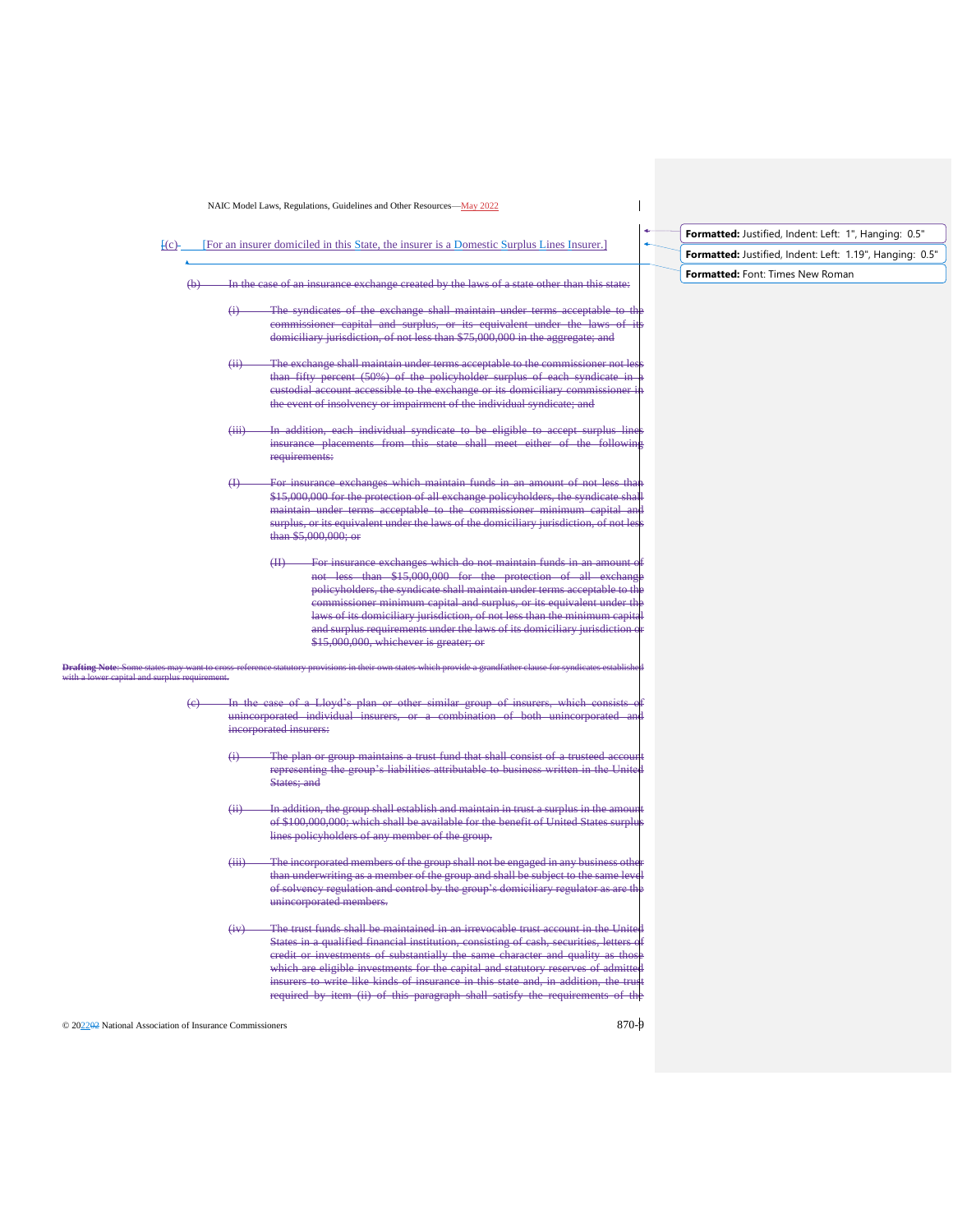Standard Trust Agreement required for listing with the National Association of Insurance Commissioners (NAIC) International Insurers Department; or

- (d) In the case of a group of incorporated insurers under common administration, which has continuously transacted an insurance business outside the United States for at least three (3) years immediately prior to this time, and which submits to this state's authority to examine its books and records and bears the expense of the examination:
	- (i) The group shall maintain an aggregate policyholders' surplus of \$10,000,000,000; and
	- (ii) The group shall maintain in trust a surplus in the amount of \$100,000,000; which shall be available for the benefit of United States surplus lines policyholders of any member of the group; and
	- (iii) Each insurer shall individually maintain capital and surplus of not less than \$25,000,000 per company.
	- The trust funds shall satisfy the requirements of the Standard Trust Agreement requirement for listing with the NAIC International Insurers Department, and shall be maintained in an irrevocable trust account in the United States in a qualified financial institution, and shall consist of cash, securities, letters of credit or investments of substantially the same character and quality as those which are eligible investments for the capital and statutory reserves of admitted insurers to write like kinds of insurance in this state.
	- Additionally, each member of the group shall make available to the commissioner an annual certification of the member's solvency by the member's domiciliary regulator and its independent public accountant; or
- Except for an exchange or plan complying with Subparagraph (b), (c) or (d), an insurer not domiciled in one of the United States or its territories shall satisfy the capital and surplus requirements of Subsection C(2)(a) of this section and shall have in force a trust fund of not less than the greater of:

### $(i)$  \$5,400,000; or

- Thirty percent (30%) of the United States surplus lines gross liabilities, excluding aviation, wet marine and transportation insurance liabilities, not to exceed \$60,000,000, to be determined annually on the basis of accounting practices and procedures substantially equivalent to those promulgated by this state, as of December 31 next preceding the date of determination, where:
	- (I) The liabilities are maintained in an irrevocable trust account in the United States in a qualified financial institution, on behalf of U.S. policyholders consisting of cash, securities, letters of credit or other investments of substantially the same character and quality as those which are eligible investments pursuant to [cite insurance investment law] for the capital and statutory reserves of admitted insurers to write like kinds of insurance in this state. The trust fund, which shall be included in any calculation of capital and surplus or its equivalent, shall satisfy the requirements of the Standard Trust Agreement required for listing with the NAIC International Insurers Department; and
	- (II) The insurer may request approval from the commissioner to use the trust fund to pay valid surplus lines claims; provided, however, that the balance of the trust fund is never less than the greater of \$5,400,000 or thirty percent (30%) of the insurer's current gross U.S. surplus lines liabilities, excluding aviation, wet marine and transportation insurance

870-10 © 202202 National Association of Insurance Commissioners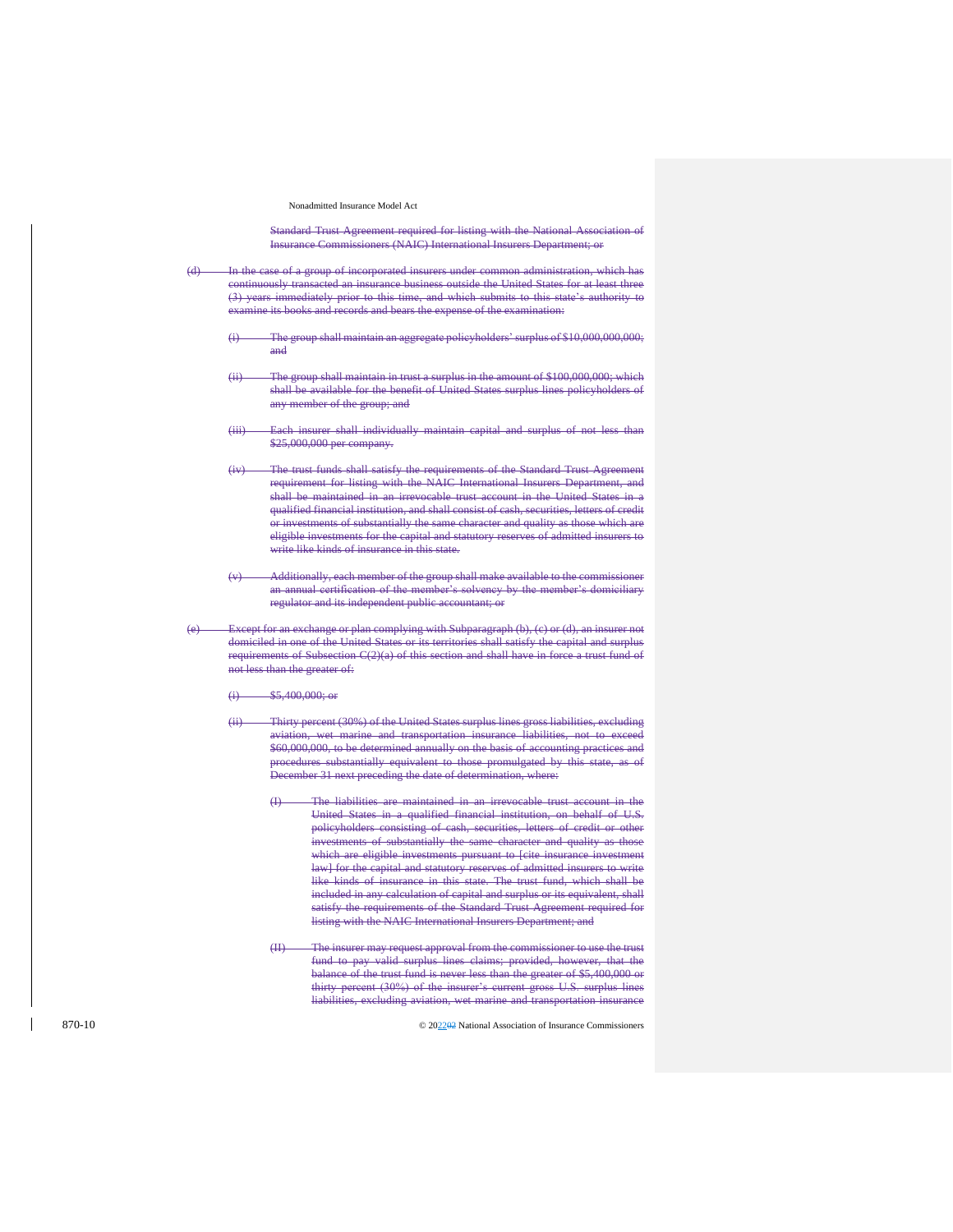|                           | NAIC Model Laws, Regulations, Guidelines and Other Resources-May 2022                                                                                                                                                                                                                                                                                                                                                                                                                                                                                                                                                                                                                                                                                                                    |                                                                               |
|---------------------------|------------------------------------------------------------------------------------------------------------------------------------------------------------------------------------------------------------------------------------------------------------------------------------------------------------------------------------------------------------------------------------------------------------------------------------------------------------------------------------------------------------------------------------------------------------------------------------------------------------------------------------------------------------------------------------------------------------------------------------------------------------------------------------------|-------------------------------------------------------------------------------|
|                           | liabilities; and                                                                                                                                                                                                                                                                                                                                                                                                                                                                                                                                                                                                                                                                                                                                                                         |                                                                               |
|                           | (HH)<br>In calculating the trust fund amount required by this subsection, credit<br>shall be given for surplus lines deposits separately required and<br>maintained for a particular state or U.S. territory, not to exceed the<br>amount of the insurer's loss and loss adjustment reserves in the particular<br>state or territory;                                                                                                                                                                                                                                                                                                                                                                                                                                                    |                                                                               |
|                           | Drafting Note: The commissioner may wish to establish the authority to set a higher level on a case by case basis.                                                                                                                                                                                                                                                                                                                                                                                                                                                                                                                                                                                                                                                                       |                                                                               |
|                           | (f)<br>An insurer or group of insurers meeting the requirements to do a surplus lines business in<br>this state at the effective date of this law shall have two (2) years from the date of enactment<br>to meet the requirements of Subparagraph (e), as follows:                                                                                                                                                                                                                                                                                                                                                                                                                                                                                                                       |                                                                               |
|                           | Year                                                                                                                                                                                                                                                                                                                                                                                                                                                                                                                                                                                                                                                                                                                                                                                     | Formatted: Font: Times New Roman                                              |
|                           | <b>Following</b><br><b>Enactment</b><br><b>Trust Fund Requirement</b>                                                                                                                                                                                                                                                                                                                                                                                                                                                                                                                                                                                                                                                                                                                    |                                                                               |
|                           | $\ddagger$<br>15% of U.S. surplus lines liabilities, excluding aviation, wet<br>marine and transportation insurance, with a maximum of<br>\$30,000,000                                                                                                                                                                                                                                                                                                                                                                                                                                                                                                                                                                                                                                   |                                                                               |
|                           | 2<br>30% of U.S. surplus lines liabilities, excluding aviation, wet<br>marine and transportation insurance, with a maximum of<br>\$60,000,000.                                                                                                                                                                                                                                                                                                                                                                                                                                                                                                                                                                                                                                           |                                                                               |
| $\left( g\right)$         | The commissioner shall have the authority to adjust, in response to inflation, the trust fund amounts required                                                                                                                                                                                                                                                                                                                                                                                                                                                                                                                                                                                                                                                                           | <b>Formatted:</b> Indent: Left: 0.5", Hanging: 0.5"                           |
|                           | by Subparagraph (e).                                                                                                                                                                                                                                                                                                                                                                                                                                                                                                                                                                                                                                                                                                                                                                     | Formatted: Indent: Left: 0.5"                                                 |
| $\left(3\right)$          | In addition to all of the other requirements of this subsection, an insurer not domiciled in the United State<br>or its territories shall be listed by the NAIC International Insurers Department. The commissioner may waive<br>the requirement in Paragraph (3) or the requirements of Section $5C(2)(e)(ii)$ may be satisfied by an insurer's<br>possessing less than the trust fund amount specified in Section 5C(2)(e)(ii) upon an affirmative finding el<br>acceptability by the commissioner if the commissioner is satisfied that the placement of insurance with the<br>insurer is necessary and will not be detrimental to the public and the policyholder. In determining whether<br>business may be placed with the insurer, the commissioner may consider such factors as: | Formatted: Indent: Left: 0.5", Hanging: 0.5"<br>Formatted: Indent: Left: 0.5" |
|                           |                                                                                                                                                                                                                                                                                                                                                                                                                                                                                                                                                                                                                                                                                                                                                                                          | <b>Formatted:</b> Indent: Left: 0.5", Hanging: 0.5"                           |
| $\left( a\right)$         | The interests of the public and policyholders;                                                                                                                                                                                                                                                                                                                                                                                                                                                                                                                                                                                                                                                                                                                                           | Formatted: Indent: Left: 0.5"                                                 |
| $\leftrightarrow$         | The length of time the insurer has been authorized in its domiciliary jurisdiction and elsewhere;                                                                                                                                                                                                                                                                                                                                                                                                                                                                                                                                                                                                                                                                                        | <b>Formatted:</b> Indent: Left: 0.5", Hanging: 0.5"                           |
| $\left(\mathrm{e}\right)$ | Unavailability of particular coverages from authorized insurers or unauthorized insurers meeting the<br>requirements of this section;                                                                                                                                                                                                                                                                                                                                                                                                                                                                                                                                                                                                                                                    | Formatted: Indent: Left: 0.5"                                                 |
|                           |                                                                                                                                                                                                                                                                                                                                                                                                                                                                                                                                                                                                                                                                                                                                                                                          | Formatted: Indent: Left: 0.5", Hanging: 0.5"                                  |
| (d)                       | The size of the company as measured by its assets, capital and surplus, reserves, premium writings, insurance<br>in force or other appropriate criteria;                                                                                                                                                                                                                                                                                                                                                                                                                                                                                                                                                                                                                                 | <b>Formatted: Indent: Left: 0.5"</b>                                          |
|                           |                                                                                                                                                                                                                                                                                                                                                                                                                                                                                                                                                                                                                                                                                                                                                                                          | Formatted: Indent: Left: 0.5", Hanging: 0.5"                                  |
| (e)                       | The kinds of business the company writes, its net exposure and the extent to which the company's businese<br>is diversified among several lines of insurance and geographic locations; and                                                                                                                                                                                                                                                                                                                                                                                                                                                                                                                                                                                               | Formatted: Indent: Left: 0.5"                                                 |
|                           |                                                                                                                                                                                                                                                                                                                                                                                                                                                                                                                                                                                                                                                                                                                                                                                          | Formatted: Indent: Left: 0.5", Hanging: 0.5"                                  |
| $\leftrightarrow$         | The past and projected trend in the size of the company's capital and surplus considering such factors as<br>premium growth, operating history, loss and expense ratios, or other appropriate criteria; and                                                                                                                                                                                                                                                                                                                                                                                                                                                                                                                                                                              | Formatted: Indent: Left: 0.5"                                                 |
| (4)                       | Has caused to be provided to the commissioner a copy of its current annual statement certified by the insurer<br>and an actuarial opinion as to the adequacy of, and methodology used to determine, the insurer's loss reserves.<br>The statement shall be provided at the same time it is provided to the insurer's domicile, but in no event more                                                                                                                                                                                                                                                                                                                                                                                                                                      |                                                                               |
|                           | than eight (8) months after the close of the period reported upon, and shall be certified as a true and correct<br>copy by an accounting or auditing firm licensed in the jurisdiction of the insurer's domicile and certified by<br>a senior officer of the nonadmitted insurer as a true and correct copy of the statement filed with the regulatory                                                                                                                                                                                                                                                                                                                                                                                                                                   |                                                                               |

© 202202 National Association of Insurance Commissioners 870-11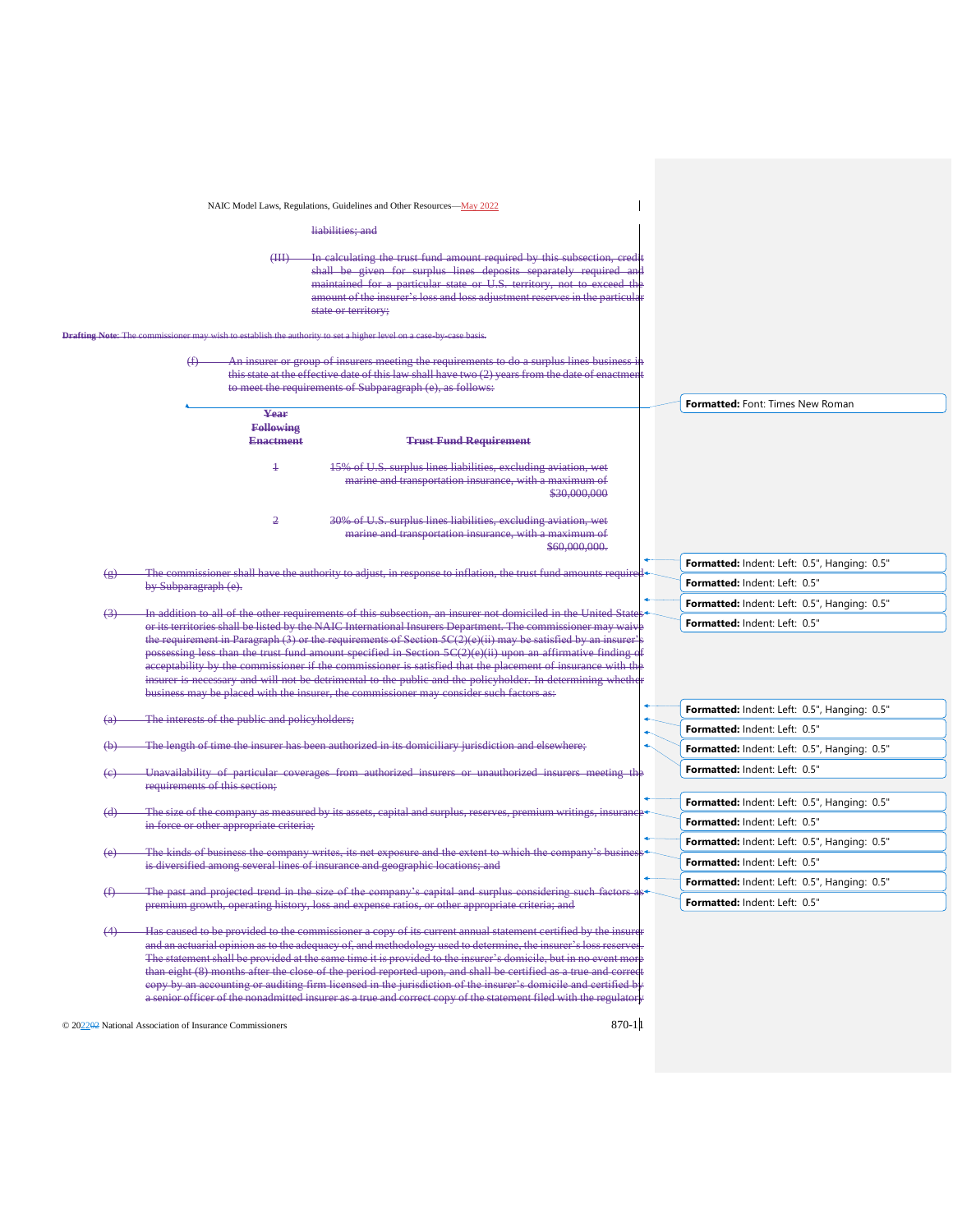|     | authority in the domicile of the nonadmitted insurer. In the case of an insurance exchange qualifying under<br>Paragraph (2)(b) of this subsection, the statement may be an aggregate combined statement of all<br>underwriting syndicates operating during the period reported; and                                                                                                                                                                                                                                                                                                                                                                                                                                                                                                                                                                                                                                                                                                                                                                |                                                                                             |
|-----|-----------------------------------------------------------------------------------------------------------------------------------------------------------------------------------------------------------------------------------------------------------------------------------------------------------------------------------------------------------------------------------------------------------------------------------------------------------------------------------------------------------------------------------------------------------------------------------------------------------------------------------------------------------------------------------------------------------------------------------------------------------------------------------------------------------------------------------------------------------------------------------------------------------------------------------------------------------------------------------------------------------------------------------------------------|---------------------------------------------------------------------------------------------|
|     | Drafting Note: The following paragraph is for use by those states which desire to adopt a "white list" for determining the eligibility of nonadmitted<br>insurers to write surplus lines insurance.                                                                                                                                                                                                                                                                                                                                                                                                                                                                                                                                                                                                                                                                                                                                                                                                                                                 | Formatted: Indent: Left: 0.5", Hanging: 0.5"                                                |
| (5) | In addition to meeting the requirements in Paragraphs (1) to (4) of this subsection an insurer shall be an<br>eligible surplus lines insurer if it appears on the most recent list of eligible surplus lines insurers published<br>by the commissioner from time to time but at least semiannually. Nothing in this paragraph shall require the<br>commissioner to place or maintain the name of any nonadmitted insurer on the list of eligible surplus lines<br>insurers.                                                                                                                                                                                                                                                                                                                                                                                                                                                                                                                                                                         |                                                                                             |
| (6) | Notwithstanding Section 5A, only that portion of any risk eligible for export for which the full amount of<br>coverage is not procurable from listed eligible surplus lines insurers may be placed with any other<br>nonadmitted insurer which does not appear on the list of eligible surplus lines insurers published by the<br>commissioner pursuant to Paragraph (5) of this subsection but nonetheless meets the requirements set forth<br>in Sections $5C(1)$ and $5C(2)$ and any regulations of the commissioner. The surplus lines licensee seeking to<br>provide coverage through an unlisted nonadmitted insurer shall make a filing specifying the amounts and<br>percentages of each risk to be placed, and naming the nonadmitted insurers with which placement is intended.<br>Within [insert number] days after placing the coverage, the surplus lines licensee shall also send written<br>notice to the insured or the producing broker that the insurance, or a portion thereof, has been placed with<br>the nonadmitted insurer. | Formatted: Indent: Left: 0.5"                                                               |
| D.  | The placement of Surplus Lines Insurance shall be subject to the statutory and regulatory requirements solely<br>of the insured's Home State.                                                                                                                                                                                                                                                                                                                                                                                                                                                                                                                                                                                                                                                                                                                                                                                                                                                                                                       | Formatted: Indent: Left: 0.5", Hanging: 0.5"<br><b>Formatted:</b> Tab stops: Not at 1" + 2" |
|     |                                                                                                                                                                                                                                                                                                                                                                                                                                                                                                                                                                                                                                                                                                                                                                                                                                                                                                                                                                                                                                                     | <b>Formatted:</b> Font: Times New Roman                                                     |
| EĐ. | Insurance procured under this section shall be valid and enforceable as to all parties.                                                                                                                                                                                                                                                                                                                                                                                                                                                                                                                                                                                                                                                                                                                                                                                                                                                                                                                                                             | Formatted: Tab stops: Not at 1"                                                             |
| FE. | Withdrawal of Eligibility as a Surplus Lines Insurer                                                                                                                                                                                                                                                                                                                                                                                                                                                                                                                                                                                                                                                                                                                                                                                                                                                                                                                                                                                                |                                                                                             |
|     | If at any time the Ceommissioner has reason to believe that a Ssurplus Llines I insurer is no longer eligible under<br>Section $5C$ , $\div$                                                                                                                                                                                                                                                                                                                                                                                                                                                                                                                                                                                                                                                                                                                                                                                                                                                                                                        | Formatted: Indent: Hanging: 0.5"                                                            |
|     | Is in unsound financial condition or has acted in an untrustworthy manner;                                                                                                                                                                                                                                                                                                                                                                                                                                                                                                                                                                                                                                                                                                                                                                                                                                                                                                                                                                          | Formatted: Indent: Left: 0.5", Hanging: 0.5"                                                |
|     | No longer meets standards set forth in Section 5C of this Act;                                                                                                                                                                                                                                                                                                                                                                                                                                                                                                                                                                                                                                                                                                                                                                                                                                                                                                                                                                                      | Formatted: Indent: Hanging: 0.5"                                                            |
|     | Has willfully violated the laws of this state; or                                                                                                                                                                                                                                                                                                                                                                                                                                                                                                                                                                                                                                                                                                                                                                                                                                                                                                                                                                                                   | Formatted: Indent: Hanging: 0.5"                                                            |
|     | Does not conduct a proper claims practice.<br>(4)                                                                                                                                                                                                                                                                                                                                                                                                                                                                                                                                                                                                                                                                                                                                                                                                                                                                                                                                                                                                   | <b>Formatted:</b> Indent: Hanging: 0.5"                                                     |
|     | The the Ceommissioner may after notice and an opportunity for a hearing declare it ineligible. The Ceommissioner<br>shall promptly mailpublish notice of all such declarations in a timely manner reasonably calculated to reach<br>to each Ssurplus Lines Licensee or surplus lines advisory organization, for distribution to all surplus lines<br>licensees.<br>Drafting Note: Individual Sstates should consider whether such declarations of ineligibility are appropriate in view of the state's other due process and<br>administrative procedure requirements. Eligibility criteria are independent of other considerations such as compliance with other laws, for example, 18-USC                                                                                                                                                                                                                                                                                                                                                         | Formatted: Indent: Hanging: 0.5"                                                            |

GF. Surplus Lines Tax

(1) In addition to the full amount of gross **P** premiums charged by the insurer for the insurance, every Person licensed pursuant to Section 5JH of this Act shall collect and pay to the Ceommissioner a sum equal to [insert number] percent of the gross **P**premiums charged, less any return **P**premiums, for Ssurplus Llines Iinsurance provided by the licensee pursuant to the license. Where the insurance covers properties, risks or exposures located or to be performed both in and out of this Sstate, the

**Formatted:** Font: Times New Roman **Formatted:** Tab stops: Not at 1.5"

870-12 © 202202 National Association of Insurance Commissioners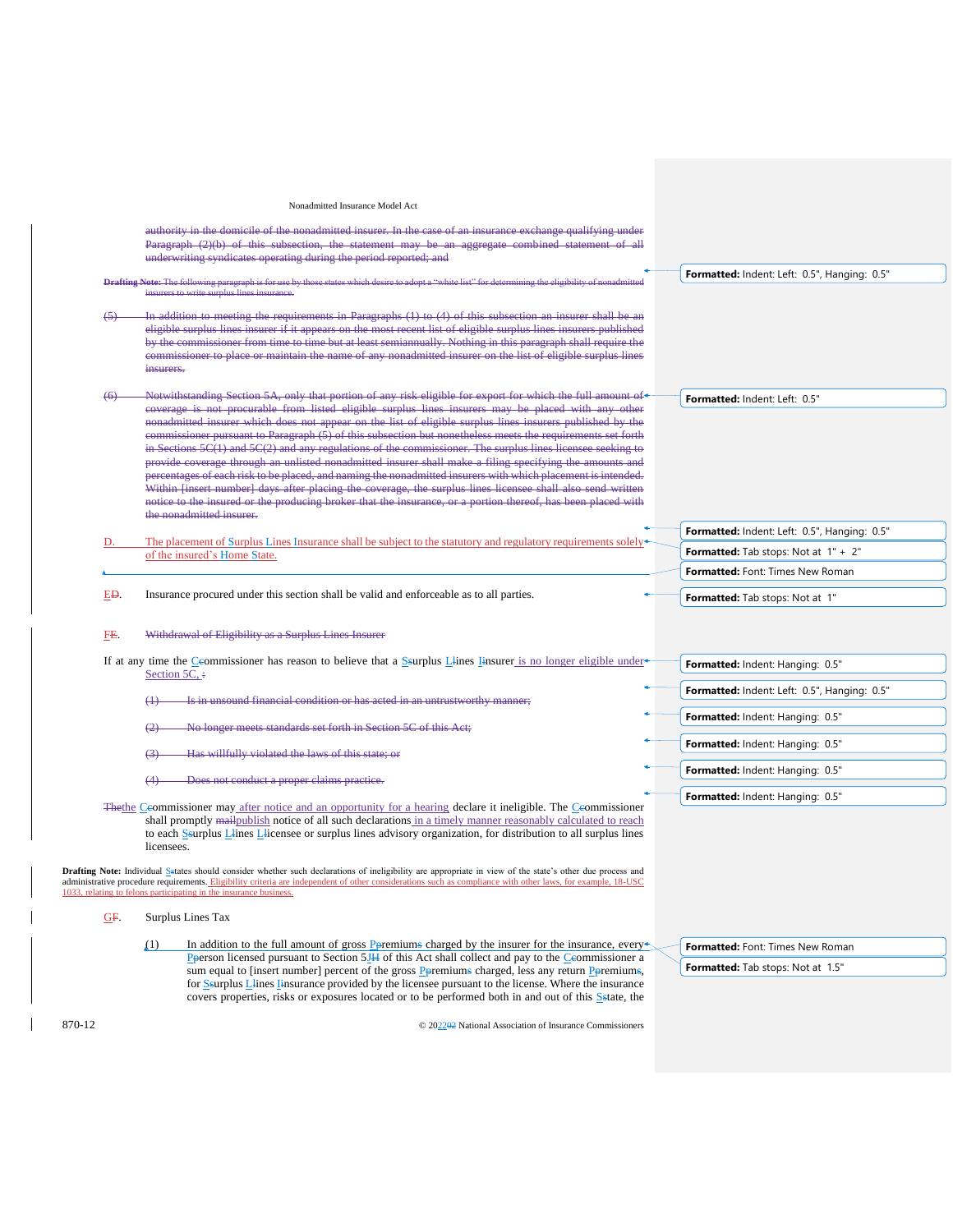sum payable shall be computed on that portion of the gross premiums allocated to this state pursuant to Paragraph (4) of this subsection less the amount of gross premiums allocated to this state and returned to the insured paid entirely to the Home State of the insured. The tax on any portion of th Ppremium unearned at termination of insurance having been credited by the Sstate to the license shall be returned to the policyholder directly by the  $S$ surplus Llines Licensee or through the producing broker, if any. The Ssurplus Llines Llicensee is prohibited from rebating, for any reason any part of the tax.

- (2) At the time of filing the [insert monthly, quarterly, annual] report as set forth in Subsection SR  $df^*$ this section, each Surplus Llines Llicensee shall pay the Ppremium tax due for the policies written during the period covered by the report.
- (3) If a surplus lines policy procured through a surplus lines or exposures only partially located or to be performed in this state, the tax due shall be nputed on the portions of the premiums exposures located or to be performed in this state. In determining the amount of premiums taxable in this state, all premiums written, procured or received in this state shall be considered written on properties, risks or exposures located or to be performed in this state, perly allocated or apportioned and re as of a reciprocal state. In no event shall the tax payable to this state be  $l$ tax due pursuant to Paragraph (4) of this subsection; provided, how that the amount of tax due under this provision is less than \$50 in any juris  $\epsilon$  payable in the jurisdiction in which the affidavit required in Subsection K of thi commissioner shall, at least annually reciprocal state, as defined in Section 3L, a copy of all filings reporting an alloc taxes as required by this subsection.
- In determining the amount of gross premiums taxable in this state for a placement of surplus lines insurance covering properties, risks or exposures only partially located or to be perfo state, the tax due shall be computed on the portions of the premiums which are attributable properties, risks or exposures located or to be performed in this state and which relates to the kin of insurance being placed as determined by reference to an allocation schedule duly promulgated a regulation by the commissioner.
	- If a policy covers more than one classification:
		- (i) For any portion of the coverage identified by a classification on the Allocation Schedule, the tax shall be computed by using the Allocation Schedule for the corresponding portion of the premium;
		- (ii) For any portion of the coverage not identified by a classification on the Allocation Schedule, the tax shall be computed by using an alternative equitable allocation for the property or risk;
		- (iii) For any portion of the coverage where the premium is indivisible, the tax shall be computed by using the method of allocation which pertains to the classificati describing the predominant coverage.
	- If the information provided by the surplus lines licensee is insufficient to sub method of allocation used by the surplus lines licensee, or if the commissioner determ that the licensee's method is incorrect, the commissioner shall dete appropriate amount of tax due to this state as follows:
		- (i) By use of the Allocation Schedule where the risk is appropriately identified in the schedule;
		- (ii) Where the Allocation Schedule does not identify a classification appropriate the coverage, the commissioner may give significant weight to document evidence of the underwriting bases and other criteria used by the insurer. The

© 202202 National Association of Insurance Commissioners 870-13

**Formatted:** Font: Times New Roman

**Formatted:** Font: Times New Roman

 $\overline{\phantom{a}}$ 

**Formatted:** Font: Times New Roman **Formatted:** Indent: Left: 1", Hanging: 0.5"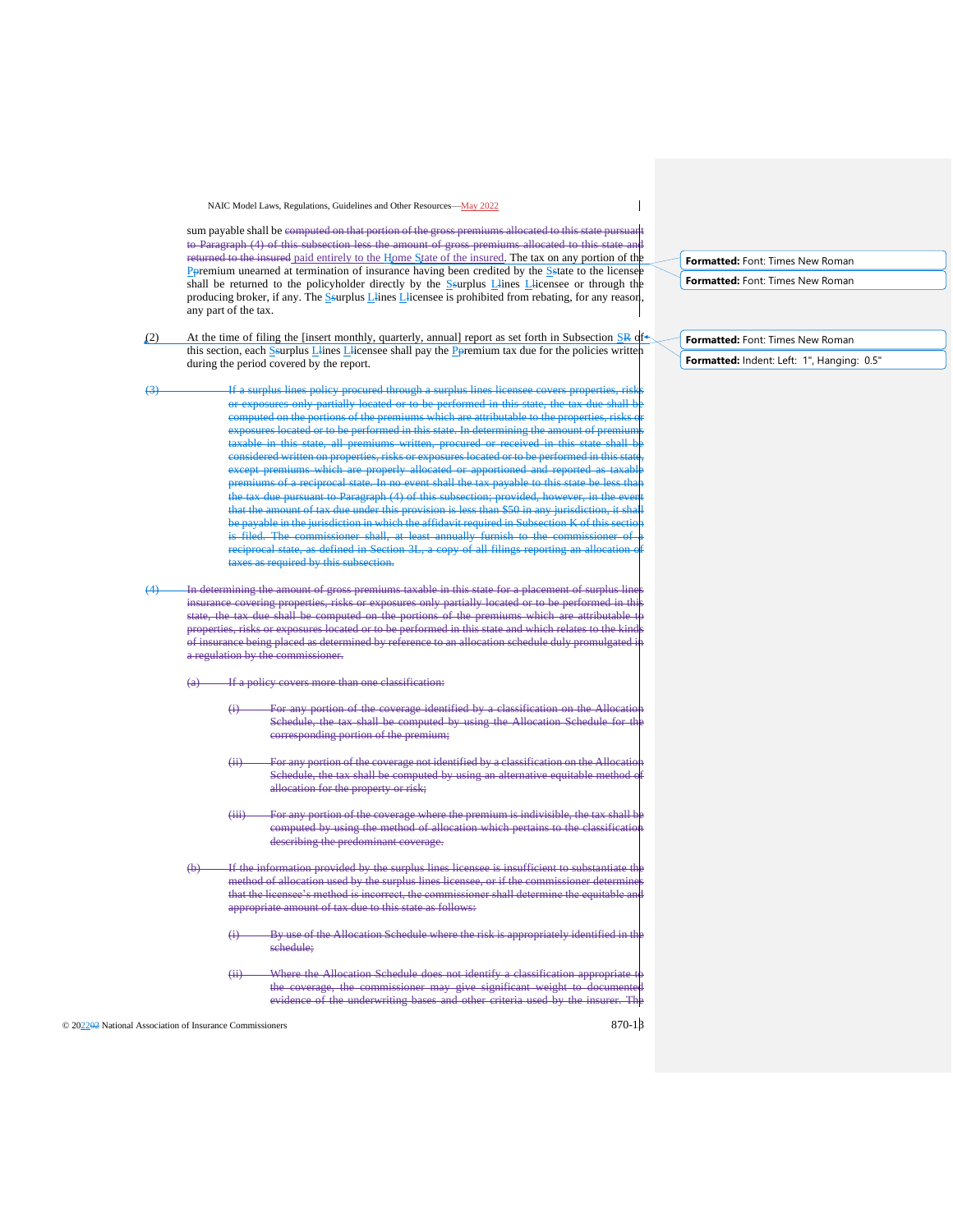commissioner may also consider other available information to the extent sufficient and relevant, including the percentage of the insured's physical assets in this state, the percentage of the insured's sales in this state, the percentage of income or resources derived from this state, and the amount of premium tax paid to another jurisdiction for the policy.

|     |                        |             | work effectively, the allocation schedules used by the states should be as uniform as possible.                                                                                                                                                                                                                                                                                                                                                                                                                                                                                                                                                                                                                           |   |                        |
|-----|------------------------|-------------|---------------------------------------------------------------------------------------------------------------------------------------------------------------------------------------------------------------------------------------------------------------------------------------------------------------------------------------------------------------------------------------------------------------------------------------------------------------------------------------------------------------------------------------------------------------------------------------------------------------------------------------------------------------------------------------------------------------------------|---|------------------------|
| HG. | Collection of Tax      |             |                                                                                                                                                                                                                                                                                                                                                                                                                                                                                                                                                                                                                                                                                                                           |   |                        |
|     |                        |             | If the tax owed by a Ssurplus Llines Llicensee under this section has been collected and is not paid within<br>the time prescribed, the same shall be recoverable in a suit brought by the Ceommissioner against the S-surplus<br>Lines Licensee and the surety on the bond filed under Subsection HI of this section. The Ceommissioner<br>may charge interest at the rate of [insert number] percent per year for the unpaid tax.                                                                                                                                                                                                                                                                                       |   |                        |
| IĦ. | Surplus Lines Licenses |             |                                                                                                                                                                                                                                                                                                                                                                                                                                                                                                                                                                                                                                                                                                                           |   |                        |
|     | (1)                    |             | A Pperson shall not procure a contract of Ssurplus Llines Insurance with a nonadmitted Surplus                                                                                                                                                                                                                                                                                                                                                                                                                                                                                                                                                                                                                            |   | Formatted: Font: Time  |
|     |                        |             | Lines Insurer unless the Peerson possesses a current Seurplus Lines Insurance producer license<br>issued by the Ceommissioner.                                                                                                                                                                                                                                                                                                                                                                                                                                                                                                                                                                                            |   | Formatted: Font: Time  |
|     |                        |             |                                                                                                                                                                                                                                                                                                                                                                                                                                                                                                                                                                                                                                                                                                                           |   | Formatted: List Parage |
|     | (2)                    |             | The Ceommissioner may issue a resident surplus lines license to a qualified holder of a current<br>underlying property and casualty-agent's or broker's or general agent's licenses but only when the                                                                                                                                                                                                                                                                                                                                                                                                                                                                                                                     |   | Formatted: Font: Time  |
|     |                        |             | broker or agent producer has:                                                                                                                                                                                                                                                                                                                                                                                                                                                                                                                                                                                                                                                                                             |   | Formatted: Font: Time  |
|     |                        | (a)         | Remitted the \$[insert amount] annual fee to the Ceommissioner;                                                                                                                                                                                                                                                                                                                                                                                                                                                                                                                                                                                                                                                           | ٠ | Formatted: List Parag  |
|     |                        |             |                                                                                                                                                                                                                                                                                                                                                                                                                                                                                                                                                                                                                                                                                                                           |   | Formatted: Font: Time  |
|     |                        | (b)         | Submitted a completed license application on a form supplied by the Ceommissioner;                                                                                                                                                                                                                                                                                                                                                                                                                                                                                                                                                                                                                                        |   | Formatted: List Parag  |
|     |                        | (e)         | Passed a qualifying examination approved by the commissioner, except that all holders of                                                                                                                                                                                                                                                                                                                                                                                                                                                                                                                                                                                                                                  |   | Formatted: Font: Time  |
|     |                        |             | a license prior to the effective date of this Act shall be deemed to have passed such an<br>examination;                                                                                                                                                                                                                                                                                                                                                                                                                                                                                                                                                                                                                  |   | Formatted: List Parag  |
|     |                        |             |                                                                                                                                                                                                                                                                                                                                                                                                                                                                                                                                                                                                                                                                                                                           |   | Formatted: Highlight   |
|     |                        | (cd)        | In the case of a resident agent, filed with the Ceommissioner, and continues to maintain                                                                                                                                                                                                                                                                                                                                                                                                                                                                                                                                                                                                                                  |   | Formatted: Indent: Le  |
|     |                        |             | during the term of the license, in force and unimpaired, a bond or errors and omissions<br>(E&O) policy in favor of this S state in the penal sum of \$[insert amount] aggregate liability,<br>with corporate sureties approved by the Ceommissioner. The bond or $E&O$ policy shall be<br>conditioned that the Ssurplus Llines Llicensee will conduct business in accordance with<br>the provisions of this Act and will promptly remit the taxes as provided by law. No bond<br>or E&O policy shall be terminated unless at least thirty $(30)$ days prior written notice is<br>given to the licensee and Ceommissioner;                                                                                                |   |                        |
|     |                        |             | Drafting note: Under Public Law No. 106-102 (the "Gramm-Leach-Bliley Act"), it is believed that a requirement for a nonresident agent to file a bond may<br>contravene the reciprocity provisions. The requirement for a resident agent to file a bond would not, seemingly, contravene these provisions, and there may be<br>methodologies whereby such resident bonds could become reciprocal between Sstates. Some Sstates have expressed concern that their bonding requirements<br>constitute important consumer protections, and that elimination of these simply to comply with Gramm-Leach-Bliley may result in unintended consequences,<br>and a lack of Ceontrol over possibly unscrupulous nonresident agents. |   | Formatted: Highlight   |
|     |                        | (de)        | If a resident, established and continues to maintain an office in this Sstate.                                                                                                                                                                                                                                                                                                                                                                                                                                                                                                                                                                                                                                            |   |                        |
|     |                        | $\bigoplus$ | Designated the commissioner as agent for service of process, thereby designating the<br>commissioner to be the licensee's true and lawful attorney upon whom may be served all<br>lawful process in a proceeding instituted by or on behalf of an insured or beneficiary arising<br>out of any contract of insurance, and shall signify its agreement that such service of process<br>is of the same legal force and validity as personal service of process in this state upon the<br>licensee.                                                                                                                                                                                                                          |   |                        |
|     | (3)                    |             | A nonresident Presson shall receive a nonresident surplus lines license if:                                                                                                                                                                                                                                                                                                                                                                                                                                                                                                                                                                                                                                               |   | Formatted: Font: Time  |
|     |                        |             |                                                                                                                                                                                                                                                                                                                                                                                                                                                                                                                                                                                                                                                                                                                           |   | Formatted: List Parage |

| <b>Formatted:</b> Font: Times New Roman             |
|-----------------------------------------------------|
| <b>Formatted:</b> Font: Times New Roman             |
| Formatted: List Paragraph                           |
| <b>Formatted:</b> Font: Times New Roman             |
| <b>Formatted:</b> Font: Times New Roman             |
| <b>Formatted:</b> List Paragraph                    |
| <b>Formatted:</b> Font: Times New Roman             |
| <b>Formatted:</b> List Paragraph                    |
| <b>Formatted:</b> Font: Times New Roman             |
| Formatted: List Paragraph                           |
| Formatted: Highlight                                |
| <b>Formatted:</b> Indent: Left: 1.5", Hanging: 0.5" |

870-14 © 202202 National Association of Insurance Commissioners

**Formatted:** Font: Times New Roman **Formatted:** List Paragraph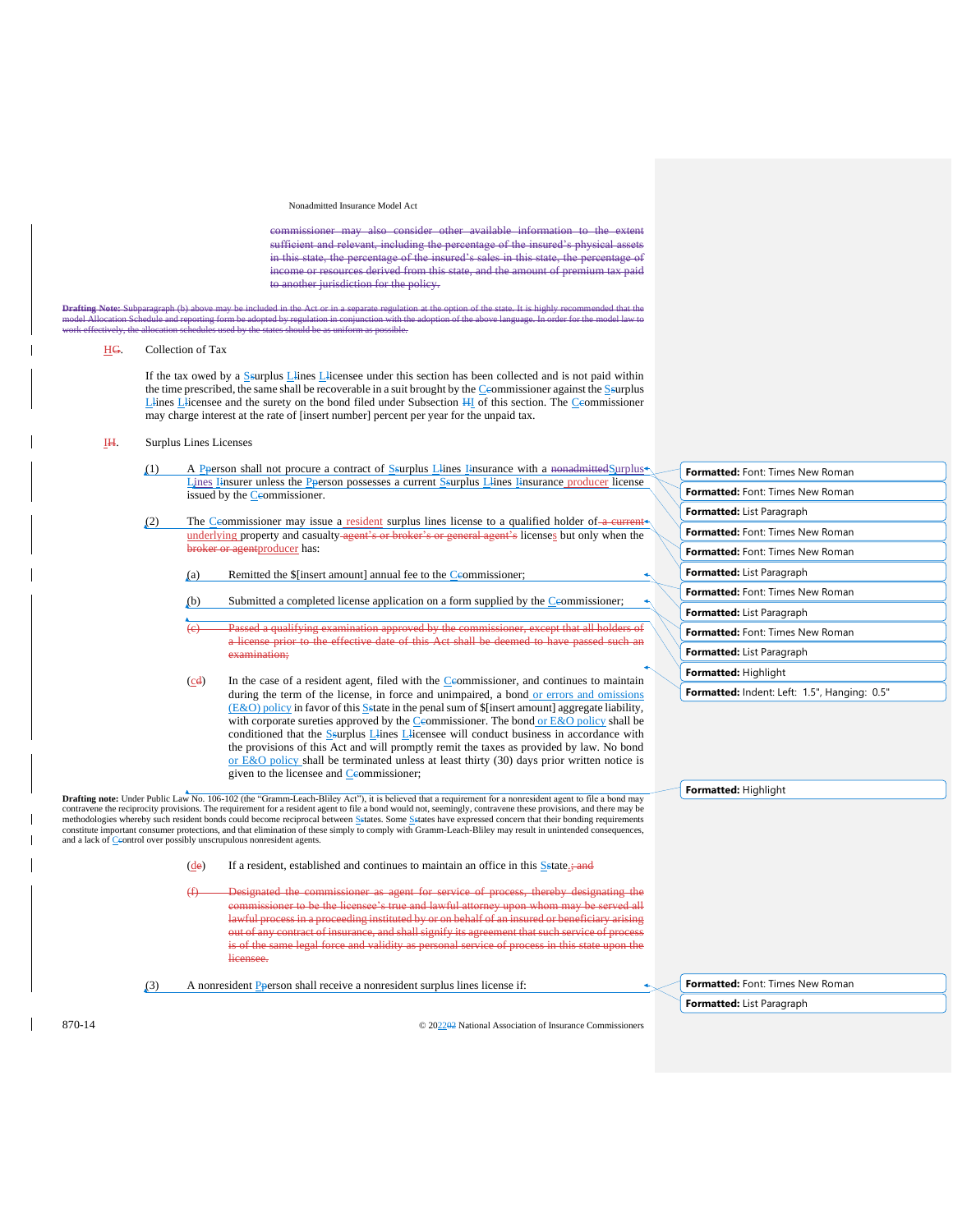|                                                                                                                                                                                                                                                                                                                                                                                                                                                                                                                                                             |                                                                                                                                                                                                                                                                        |                | NAIC Model Laws, Regulations, Guidelines and Other Resources-May 2022                                                                                                                                                                                                                                                                                                                                                                                                         |        |  |  |                                                                                    |
|-------------------------------------------------------------------------------------------------------------------------------------------------------------------------------------------------------------------------------------------------------------------------------------------------------------------------------------------------------------------------------------------------------------------------------------------------------------------------------------------------------------------------------------------------------------|------------------------------------------------------------------------------------------------------------------------------------------------------------------------------------------------------------------------------------------------------------------------|----------------|-------------------------------------------------------------------------------------------------------------------------------------------------------------------------------------------------------------------------------------------------------------------------------------------------------------------------------------------------------------------------------------------------------------------------------------------------------------------------------|--------|--|--|------------------------------------------------------------------------------------|
|                                                                                                                                                                                                                                                                                                                                                                                                                                                                                                                                                             |                                                                                                                                                                                                                                                                        | (a)            | The <b>P</b> person is currently licensed as a S-surplus L-lines L-licensee and in good standing in<br>his or her Hhome Sstate;                                                                                                                                                                                                                                                                                                                                               |        |  |  |                                                                                    |
|                                                                                                                                                                                                                                                                                                                                                                                                                                                                                                                                                             |                                                                                                                                                                                                                                                                        | (b)            | The Person has submitted the proper request for licensure and has paid the fees required<br>by [insert appropriate reference to Sstate law or regulation];                                                                                                                                                                                                                                                                                                                    |        |  |  |                                                                                    |
|                                                                                                                                                                                                                                                                                                                                                                                                                                                                                                                                                             |                                                                                                                                                                                                                                                                        | (c)            | The Person has submitted or transmitted to the insurance commissioner the application<br>for licensure that the P person submitted to his or her H home S state, or in lieu of the same,<br>a completed Uniform Application; and                                                                                                                                                                                                                                              |        |  |  |                                                                                    |
|                                                                                                                                                                                                                                                                                                                                                                                                                                                                                                                                                             |                                                                                                                                                                                                                                                                        | (d)            | The person's H home S state awards nonresident surplus lines licenses to residents of this<br>Sstate on the same basis.                                                                                                                                                                                                                                                                                                                                                       |        |  |  |                                                                                    |
|                                                                                                                                                                                                                                                                                                                                                                                                                                                                                                                                                             |                                                                                                                                                                                                                                                                        |                | Drafting Note: In accordance with Public Law No. 106-102 (the "Gramm-Leach-Bliley Act") Sstates should not require any additional attachments to the<br>Uniform Application or impose any other conditions on applicants that exceed the information requested within the Uniform Application-                                                                                                                                                                                |        |  |  |                                                                                    |
|                                                                                                                                                                                                                                                                                                                                                                                                                                                                                                                                                             |                                                                                                                                                                                                                                                                        |                |                                                                                                                                                                                                                                                                                                                                                                                                                                                                               |        |  |  | Formatted: Font: 18 pt                                                             |
|                                                                                                                                                                                                                                                                                                                                                                                                                                                                                                                                                             | (4)                                                                                                                                                                                                                                                                    |                | The insurance commissioner may verify the person's licensing status through the Producer                                                                                                                                                                                                                                                                                                                                                                                      |        |  |  | Formatted: Tab stops: Not at 1.25"                                                 |
|                                                                                                                                                                                                                                                                                                                                                                                                                                                                                                                                                             |                                                                                                                                                                                                                                                                        | subsidiaries.- | Database maintained by the National Association of Insurance Commissioners, its Aaffiliates or                                                                                                                                                                                                                                                                                                                                                                                |        |  |  | Formatted: Font: 10 pt                                                             |
|                                                                                                                                                                                                                                                                                                                                                                                                                                                                                                                                                             |                                                                                                                                                                                                                                                                        |                |                                                                                                                                                                                                                                                                                                                                                                                                                                                                               |        |  |  | Formatted: Font: 10 pt                                                             |
|                                                                                                                                                                                                                                                                                                                                                                                                                                                                                                                                                             |                                                                                                                                                                                                                                                                        |                |                                                                                                                                                                                                                                                                                                                                                                                                                                                                               |        |  |  | Formatted: Indent: Left: 1", Hanging: 0.5"                                         |
|                                                                                                                                                                                                                                                                                                                                                                                                                                                                                                                                                             | (5)                                                                                                                                                                                                                                                                    |                | A nonresident Surplus Llines Licensee who moves from one State to another State or a<br>resident Seurplus Llines Licensee who moves from this Setate to another Setate shall file a change<br>of address and provide certification from the new resident Sstate within thirty (30) days of the<br>change of legal residence. No fee or license application is required.                                                                                                       |        |  |  |                                                                                    |
|                                                                                                                                                                                                                                                                                                                                                                                                                                                                                                                                                             |                                                                                                                                                                                                                                                                        |                |                                                                                                                                                                                                                                                                                                                                                                                                                                                                               |        |  |  | Formatted: Normal, Left, Indent: Left: 0", First line: 0",<br>Widow/Orphan control |
|                                                                                                                                                                                                                                                                                                                                                                                                                                                                                                                                                             | (6)                                                                                                                                                                                                                                                                    |                | The insurance commissioner shall waive any requirements for a nonresident surplus lines license<br>applicant with a valid license from his or her $H$ home Sstate, except the requirements imposed by<br>this subsection, if the applicant's Hhome State awards nonresident surplus lines licenses to<br>residents of this S state on the same basis.                                                                                                                         |        |  |  | Formatted: Indent: Left: 1", Hanging: 0.5"                                         |
|                                                                                                                                                                                                                                                                                                                                                                                                                                                                                                                                                             | (7)                                                                                                                                                                                                                                                                    |                | Each surplus lines license shall expire on [insert date] of each year, and an application for renewal<br>shall be filed before [insert date] of each year upon payment of the annual fee and compliance with<br>other provisions of this section. A Ssurplus Lines Licensee who fails to apply for renewal of the<br>license before [insert date] shall pay a penalty of \$[insert amount] and be subject to penalties<br>provided by law before the license will be renewed. |        |  |  |                                                                                    |
|                                                                                                                                                                                                                                                                                                                                                                                                                                                                                                                                                             |                                                                                                                                                                                                                                                                        |                |                                                                                                                                                                                                                                                                                                                                                                                                                                                                               |        |  |  | Formatted: Font: 10 pt                                                             |
| Drafting Note: States may wish to reference their specific licensing statutes in this section.<br>Drafting Note: Some Sstates allow surplus lines licensees to hold binding authorities on behalf of eligible-Ssurplus Llines Iinsurers. States which allow such<br>binding authorities might want to establish minimum standards for the related agreements. In addition, Sstates might want to consider requiring surplus lines<br>licensees with such binding authorities to submit the related agreements to Sstate regulators for review and approval. |                                                                                                                                                                                                                                                                        |                |                                                                                                                                                                                                                                                                                                                                                                                                                                                                               |        |  |  |                                                                                    |
| Л.                                                                                                                                                                                                                                                                                                                                                                                                                                                                                                                                                          |                                                                                                                                                                                                                                                                        |                | Suspension, Revocation or Nonrenewal of Surplus Lines Licensee's License                                                                                                                                                                                                                                                                                                                                                                                                      |        |  |  |                                                                                    |
|                                                                                                                                                                                                                                                                                                                                                                                                                                                                                                                                                             | The Ceommissioner may suspend, revoke or refuse to renew the license of a Ssurplus Llines Llicensee after<br>notice and an opportunity for a hearing as provided under the applicable provision of this state's laws for<br>upon one or more of the following grounds: |                |                                                                                                                                                                                                                                                                                                                                                                                                                                                                               |        |  |  |                                                                                    |
|                                                                                                                                                                                                                                                                                                                                                                                                                                                                                                                                                             | (1)                                                                                                                                                                                                                                                                    |                | Removal of the resident surplus lines licensee's office from this state;                                                                                                                                                                                                                                                                                                                                                                                                      |        |  |  |                                                                                    |
|                                                                                                                                                                                                                                                                                                                                                                                                                                                                                                                                                             | (2)                                                                                                                                                                                                                                                                    |                | Removal of the resident surplus lines licensee's office accounts and records from this state during                                                                                                                                                                                                                                                                                                                                                                           |        |  |  |                                                                                    |
| © 202202 National Association of Insurance Commissioners                                                                                                                                                                                                                                                                                                                                                                                                                                                                                                    |                                                                                                                                                                                                                                                                        |                |                                                                                                                                                                                                                                                                                                                                                                                                                                                                               | 870-15 |  |  |                                                                                    |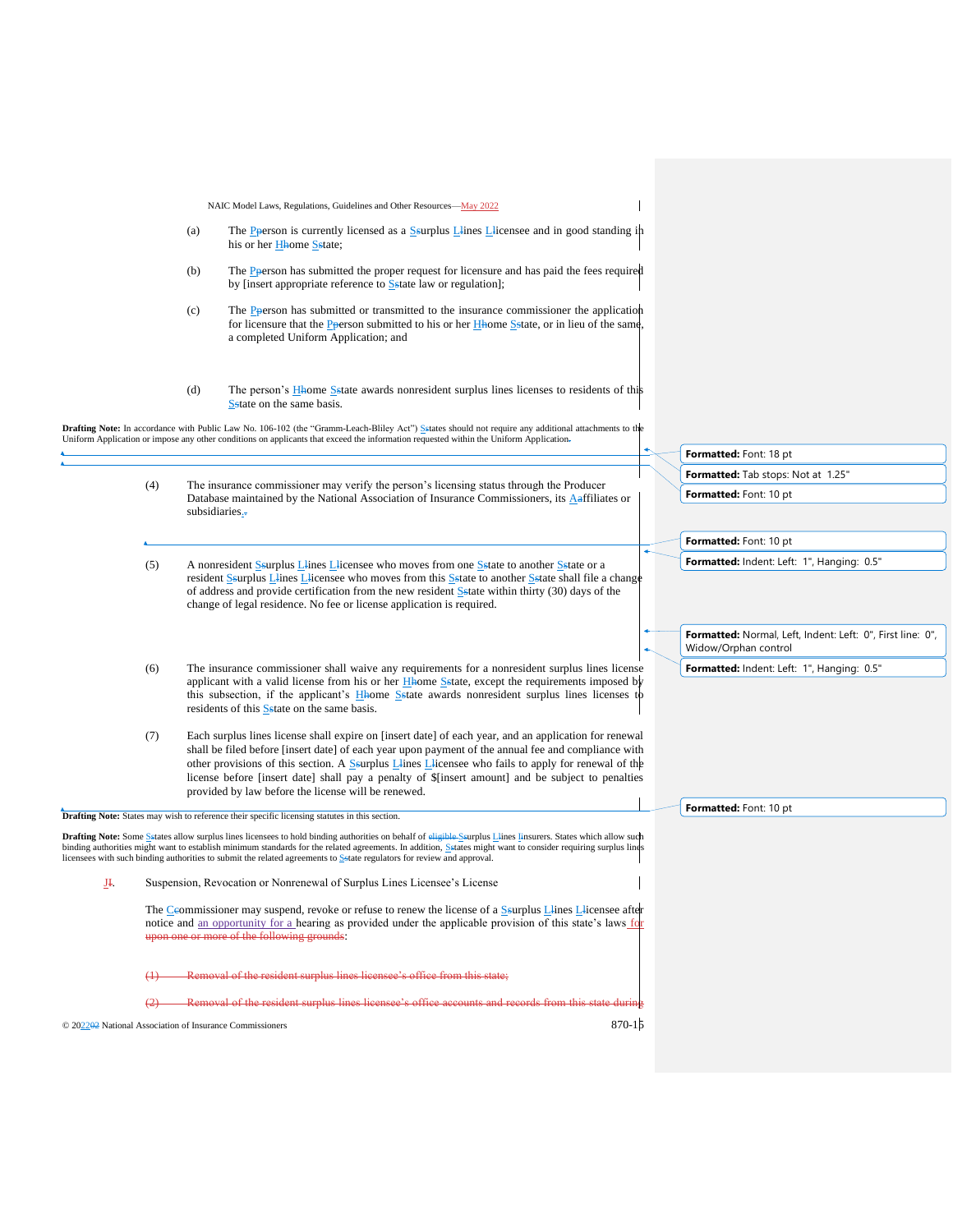the period during which the accounts and records are required to be maintained under Subsection Q of this section;

- Closing of the surplus lines licensee's office for a period of more than thirty (30) business unless permission is granted by the commissioner;
- Failure to make and file required rep
- to transmit required tax on surplus lines premiums to this state or a reciprocal state to which a tax is owing;

(6) Failure to maintain required bond;

- $(17)$  Violation of any provision of this Act; or
- (28) For any cause for which an insurance license could be denied, revoked, suspended or renewal refused under Sections [insert applicable citation].
- KJ. Actions Against Eligible Surplus Lines Insurers Transacting Surplus Lines Business
	- (1) An Eeligible Ssurplus Lines Iinsurer may be sued upon a cause of action arising in this Sstate under a Ssurplus Llines Iinsurance contract made by it or evidence of insurance issued or delivered by the Ssurplus Llines Llicensee. A policy issued by the Eeligible Ssurplus Llines Insurer shall contain a provision stating the substance of this section and designating the Peerson to whom the Ceommissioner shall mail process.
	- (2) The remedies provided in this section are in addition to any other methods provided by law for service of process upon insurers.
- LK. Duty to File Evidence of Insurance and Affidavits

Within [insert number] days after the placing of any Ssurplus Llines Insurance, each producing broker shall execute and each Ssurplus Llines Llicensee shall execute where appropriate, and file a written report regarding the insurance which shall be kept confidential by the Ceommissioner, including the following:

- (1) The name and address of the insured;
- (2) The identity of the insurer or insurers;
- (3) A description of the subject and location of the risk;
- (4) The amount of Ppremium charged for the insurance;
- (5) Such other pertinent information as the Ccommissioner may reasonably require; and
- (6) An affidavit on a standardized form promulgated by the  $C$ eommissioner, as to the diligent efforts to place the coverage with Aadmitted Iinsurers and the results of that effort or the insured is an Exempt Commercial Purchaser. The affidavit shall be open to public inspection. The affidavit shall affirm that the insured was expressly advised in writing prior to placement of the insurance that:
	- (a) The  $S$ surplus Lines Iinsurer with whom the insurance was to be placed is not licensed in this Sstate and is not subject to its supervision; and
	- (b) In the event of the insolvency of the  $S$ surplus Lines Iinsurer, losses will not be paid by the Sstate insurance guaranty fund.

**Drafting Note:** Surplus lines licensees will frequently communicate with the insured through a producing broker rather than communicate with the insured directly. In preparing affidavit forms, Sstates may wish to recognize that, as a result of communications passing through the producing broker, the Ssurplus<br>Lines Liicensee may not be in a position to affirm, based upon pe

870-16 © 202202 National Association of Insurance Commissioners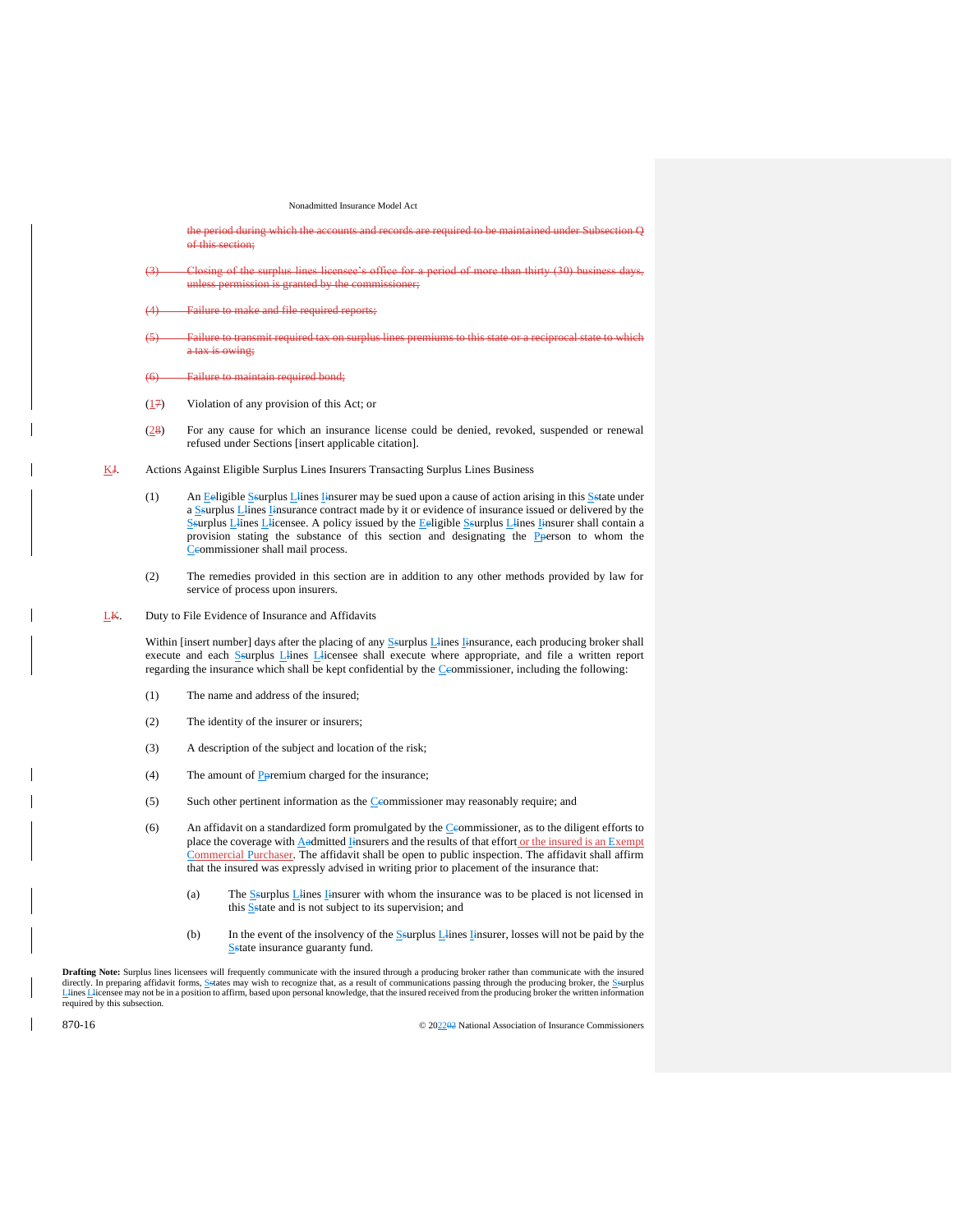## ML. Surplus Lines Advisory Organizations

(1) There is hereby created a nonprofit association to be known as the [insert name]. All surplus lines licensees shall be deemed to be members of the association. The association shall perform its functions under the plan of operation established pursuant to Paragraph (3) of this subsection and must exercise its powers through a board of directors established under Paragraph (2) of this subsection. The association shall be supervised by the Ceommissioner. The association shall be authorized and have the duty to:

**Drafting Note:** The preceding paragraph provides that all surplus lines licensees are "deemed" to be members of the association. Some Sstates, however, may<br>choose not to establish a surplus lines advisory organization; in

(a) Receive, record, and subject to Subparagraph (b) of this paragraph, stamp all Ssurplus Llines Iinsurance documents which surplus lines brokers are required to file with the association pursuant to the plan of operatio

**Formatted:** Indent: Left: 1.5", Hanging: 0.5", Tab stops: 2", Left

 $\overline{\phantom{a}}$ 

 $\overline{\phantom{a}}$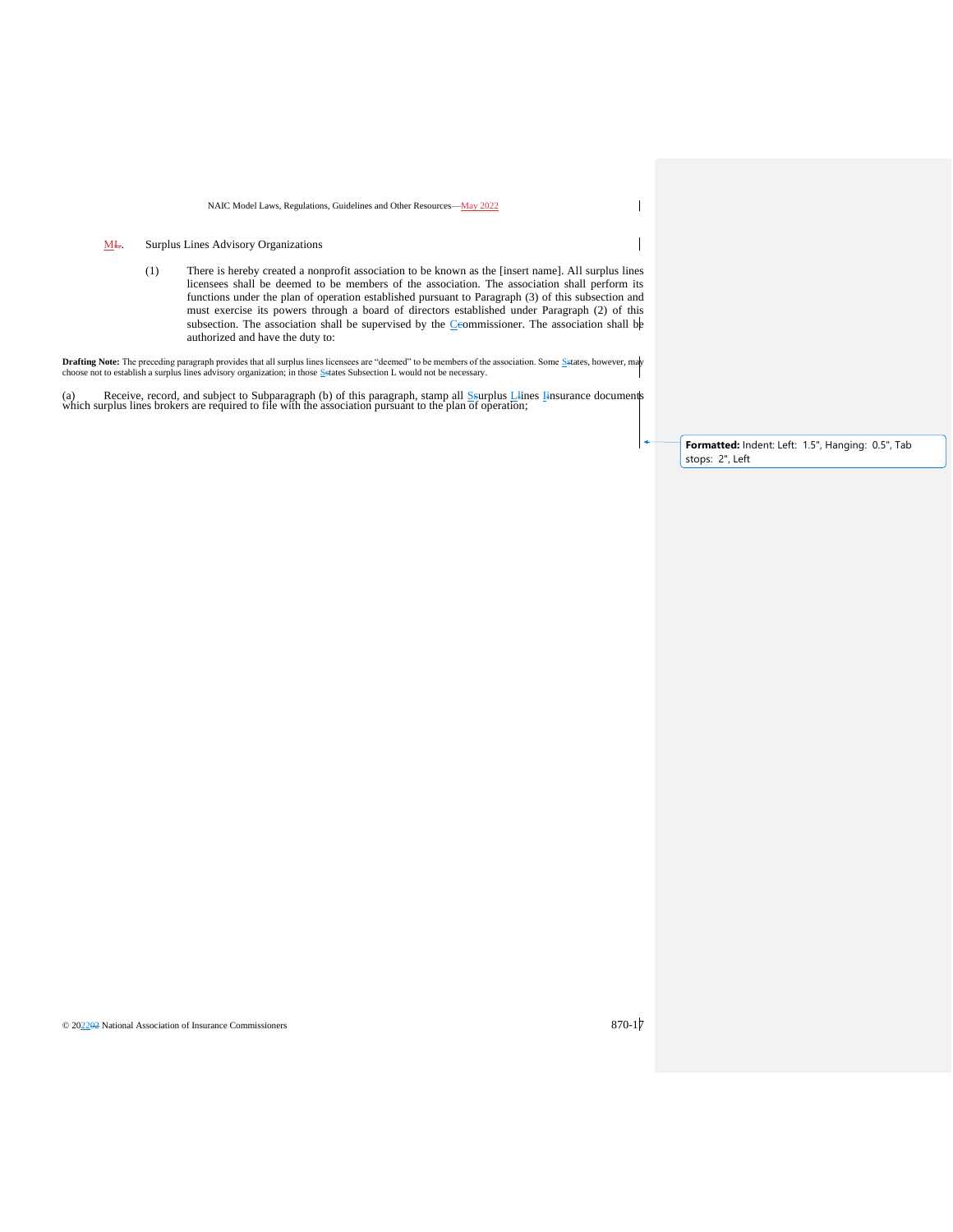**Drafting Note:** Subparagraph (a) of this paragraph authorizes the association to receive, record and stamp all surplus lines documents which must be submitted to the association pursuant to the plan of operation. Documents to be submitted to the association for stamping are likely to vary by Sstate.

- (b) Refuse to stamp submitted insurance documents, if the association determines that a Nnonadmitted Insurer does not meet minimum Sstate financial standards of eligibility, or the Ceommissioner orders the association not to stamp insurance documents pursuant to Paragraph (9) of this subsection. The association shall notify the Ceommissioner and provide an explanation for any refusal to stamp submitted insurance documents other than a refusal based upon the order of the Ceommissioner;
- (c) Prepare and deliver annually to each licensee and to the Ceommissioner a report regarding surplus lines business. The report shall include a delineation of the classes of business procured during the preceding calendar year, in the form the board of directors prescribes;
- (d) Encourage compliance by its members with the surplus lines law of this Sstate and the rules and regulations of the Ceommissioner relative to Ssurplus Llines Insurance;
- (e) Communicate with organizations of agents, brokers and  $\Delta$ admitted Insurers with respect to the proper use of the surplus lines market;
- (f) Employ and retain persons as necessary to carry out the duties of the association;
- (g) Borrow money as necessary to effect the purposes of the association;
- (h) Enter contracts as necessary to effect the purposes of the association; and
- (i) Provide such other services to its members as are incidental or related to the purposes of the association.
- (2) The association shall function through a board of directors elected by the association members, and officers who shall be elected by the board of directors.
	- (a) The board of directors of the association shall consist of not less than five (5) nor more than nine (9) persons serving terms as established in the plan of operation. The plan of operation shall provide for the election of a board of directors by the members of the association from its membership. The plan of operation shall fix the manner of voting and may weigh each member's vote to reflect the annual Ssurplus Lines Insurance Ppremium written by the member.
	- (b) The board of directors shall elect officers as provided for in the plan of operation.
- (3) The association shall establish a plan of operation. The plan of operation shall provide for the formation, operation and governance of the association. The plan and any amendments shall be effective upon approval by the Ceommissioner, which shall not be unreasonably withheld or delayed. All association members shall comply with the plan of operation or any amendments to it. Failure to comply with the plan of operation or any amendments shall constitute a violation of the insurance law and the Ceommissioner may issue an order requiring discontinuance of the violation.
- (4) The association shall file with the  $C$ eommissioner:
	- (a) A copy of its plan of operation and any amendments to it;
	- (b) A current list of its members revised at least annually;
	- (c) The name and address of a resident of this  $S<sub>s</sub>$  tate upon whom notices or orders of the Ceommissioner or processes issued at the direction of the Ceommissioner may be served; and

**Formatted:** Indent: Left: 1.5", Hanging: 0.5"

870-18 © 202202 National Association of Insurance Commissioners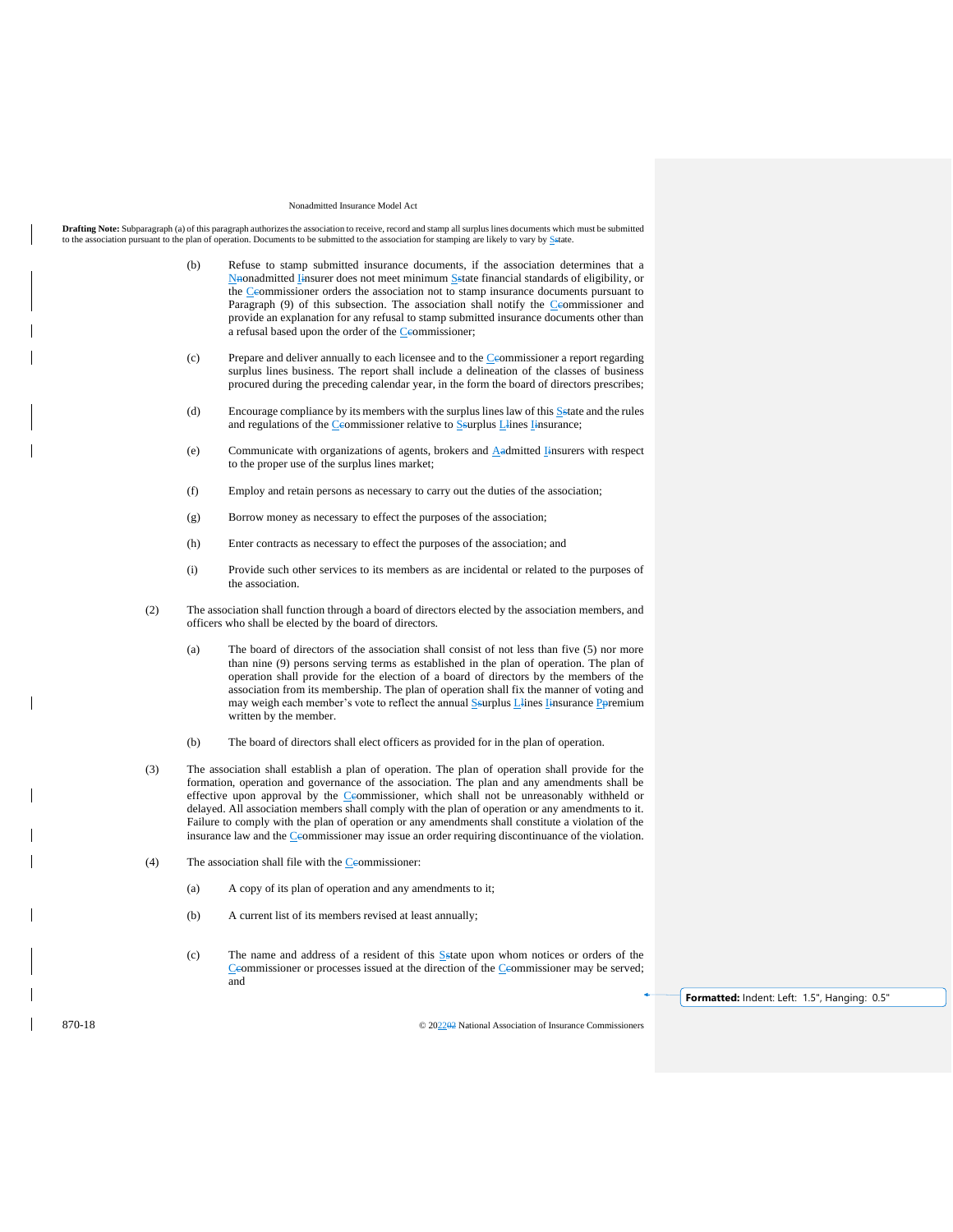© 202202 National Association of Insurance Commissioners 870-19

 $\overline{\phantom{a}}$  $\overline{\phantom{a}}$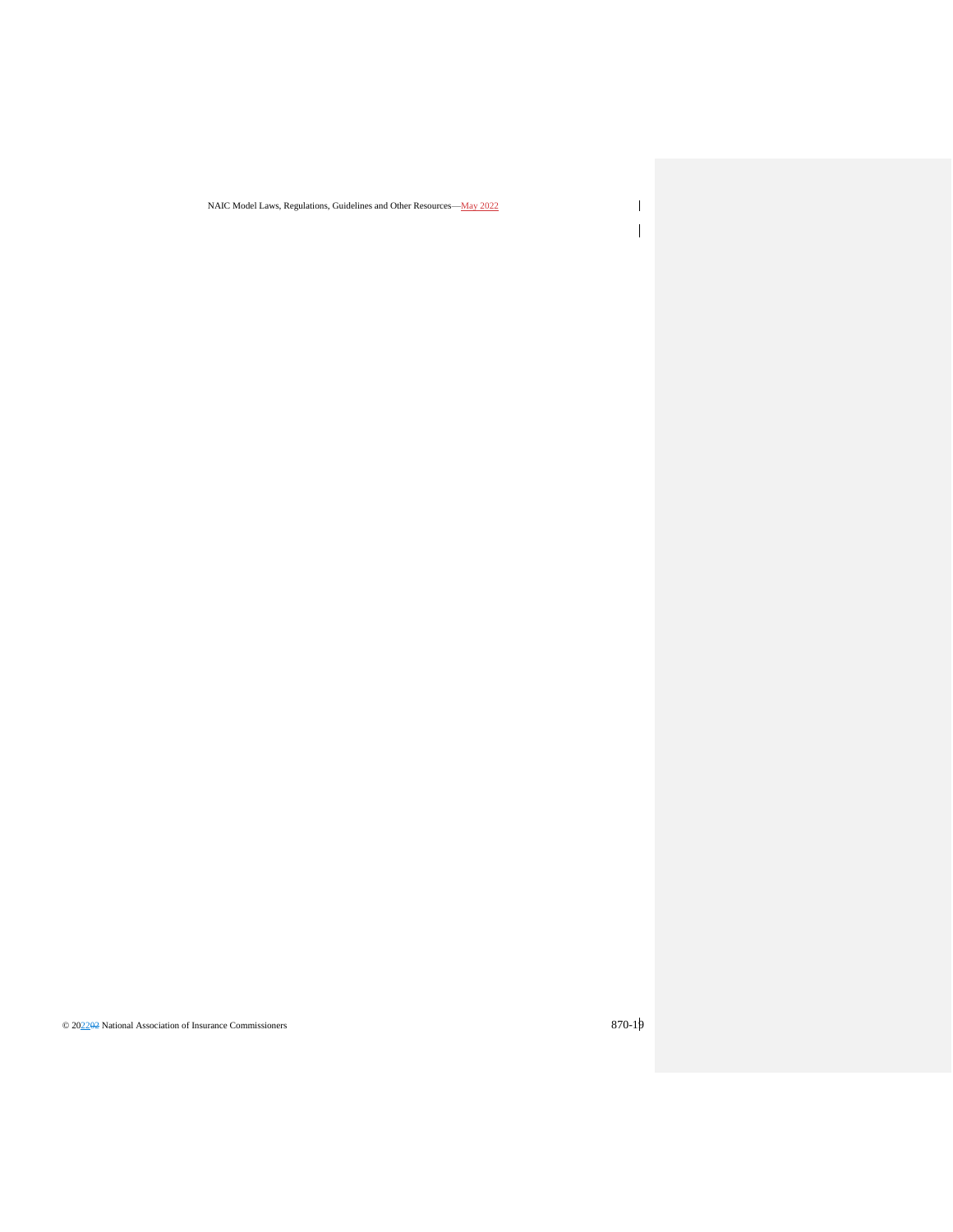- $(d)$  An agreement that the Ceommissioner may examine the association in accordance with the provisions of Paragraph (5) of this subsection.
- (5) The Ceommissioner shall, at least once in [insert number] years, make or cause to be made an examination of the association. The reasonable cost of an examination shall be paid by the association upon presentation to it by the Ceommissioner of a detailed account of each cost. The officers, managers, agents, and employees of the association may be examined at any time, under oath, and shall exhibit all books, records, accounts, documents or agreements governing its method of operation. The Ccommissioner shall furnish a copy of the examination report to the association and shall notify the association that it may request a hearing within thirty (30) days on the report or on any facts or recommendations contained in it. If the Ceommissioner finds the association to be in violation of this section, the Ceommissioner may issue an order requiring the discontinuance of the violation. A director may be removed from the association's board of directors by the Ceommissioner for cause, stated in writing, after an opportunity has been given to the director to be heard.
- (6) There shall be no liability on the part of and no causes of action of any nature shall arise against the association, its directors, officers, agents or employees for any action taken or omitted by them in the performance of their powers and duties under this section, absent gross negligence or willful misconduct.
- (7) Within [insert number] days after a surplus lines policy is procured, a licensee shall submit to the association for recording and stamping all documents which surplus lines brokers are required to file with the association. Every insurance document submitted to the association pursuant to this subsection shall set forth:
	- (a) The name and address of the insured;
	- (b) The gross P<del>p</del>remium charged;
	- (c) The name of the  $N_{\rm H}$ onadmitted *I* insurer; and
	- (d) The class of insurance procured.

**Drafting Note:** The appropriate time limits for submitting documents required for stamping will vary by Sstate.

- (8) It shall be unlawful for an insurance agent, broker or surplus lines broker to deliver in this Sstate any insurance document which surplus lines brokers are required to file with the association unless the insurance document is stamped by the association or is exempt from such requirements. However, a licensee's failure to comply with the requirements of this subsection shall not affect the validity of the coverage.
- (9) The services performed by the association shall be funded by a stamping fee assessed for each premium-bearing document submitted to the association. The stamping fee shall be established by the board of directors of the association from time to time. The stamping fee shall be paid by the insured.
- (10) The Ceommissioner may declare a N<sub>n</sub>onadmitted Insurer ineligible and order the association not to stamp insurance documents issued by the  $N$ -ponadmitted Iinsurer and issue any other appropriate order.
- NM. Evidence of the Insurance and Subsequent Changes to the Insurance
	- (1) Upon placing  $S$ surplus Lines Linsurance, the Ssurplus Lines Lines Licensee shall promptly deliver to the insured or the producing broker the policy, or if the policy is not then available, a certificate as described in Paragraph (4) of this subsection, cover note, binder or other evidence of insurance. The certificate described in Paragraph (4) of this subsection, cover note, binder or other evidence of insurance shall be executed by the Ssurplus Llines Licensee and shall show the description and location of the subject of the insurance, coverages including any material limitations other than those

870-20 © 202202 National Association of Insurance Commissioners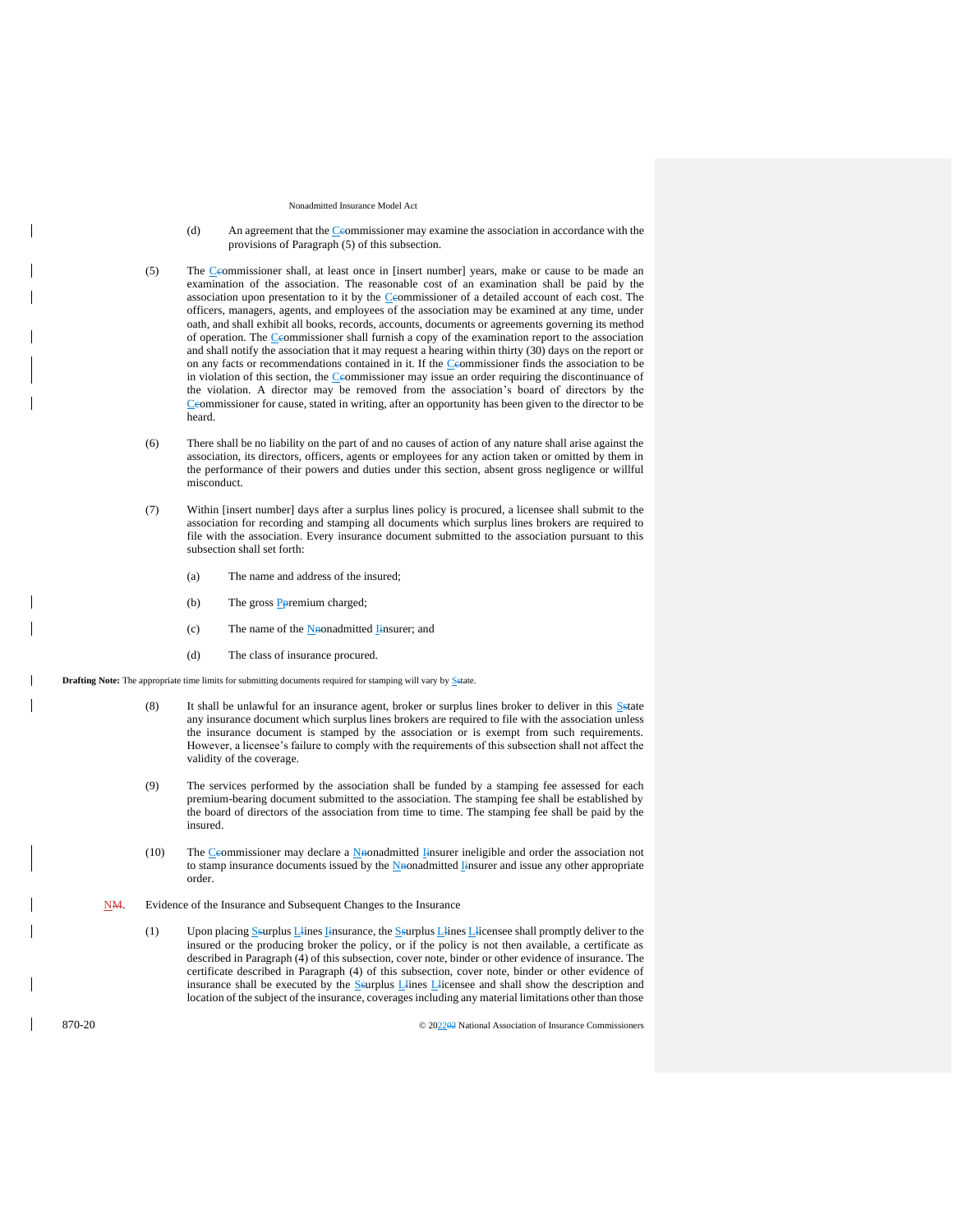in standard forms, a general description of the coverages of the insurance, the Ppremium and rate charged and taxes to be collected from the insured, and the name and address of the insured and Ssurplus Llines Insurer or insurers and proportion of the entire risk assumed by each, and the name of the Ssurplus Llines Llicensee and the licensee's license number.

- (2) A Ssurplus Llines Licensee shall not issue or deliver any evidence of insurance or purport to insure or represent that insurance will be or has been written by any eligible Ssurplus Llines Insurer, or Nnonadmitted Insurer pursuant to Section 5C(4), unless the licensee has authority from the insurer to cause the risk to be insured, or has received information from the insurer in the regular course of business that the insurance has been granted.
- (3) If, after delivery of any evidence of insurance, there is any change in the identity of the insurers, or the proportion of the risk assumed by any insurer, or any other material change in coverage as stated in the surplus lines licensee's original evidence of insurance, or in any other material as to the insurance coverage so evidenced, the  $S$ surplus Lines Licensee shall promptly issue and deliver to the insured or the original producing broker an appropriate substitute for, or endorsement of the original document, accurately showing the current status of the coverage and the insurers responsible for the coverage.
- (4) As soon as reasonably possible after the placement of the insurance, the Ssurplus Llines Llicensee shall deliver a copy of the policy or, if not available, a certificate of insurance to the insured or producing broker to replace any evidence of insurance previously issued. Each certificate or policy of insurance shall contain or have attached a complete record of all policy insuring agreements, conditions, exclusions, clauses, endorsements or any other material facts that would regularly be included in the policy.
- mply with the requirements to the penalties provided in this Act.
- ( $\frac{5}{6}$ ) The S<sub>surplus</sub> L<sub>ines</sub> L<sub>icensee</sub> shall give the following consumer notice to every P<sub>p</sub>erson, other than Exempt Commercial Purchasers, applying for insurance with a Nnonadmitted Insurer. The notice shall be printed in 16-point type on a separate document affixed to the application. The applicant shall sign and date a copy of the notice to acknowledge receiving it. The Ssurplus Llines Llicensee shall maintain the signed notice in its file for a period of five (5) years from expiration of the policy. The Ssurplus Llines Llicensee shall tender a copy of the signed notice to the insured at the time of delivery of each policy the licensee transacts with a N<sub>n</sub>onadmitted Insurer. The copy shall be a separate document affixed to the policy.

*"Notice: 1. An "nonadmitted" or "Surplus Lines Iinsurer that is not licensed in this state is issuing the insurance policy that*  you have applied to purchase<del>. These companies are called "nonadmitted" or "surplus lines" insurers. 2. The insurer is 1</del><br>subject to the financial solvency regulation and enforcement that applies to licensed insurers in th *subject to the financial solvency regulation and enforcement that applies to licensed insurers in this state. 3. These insurers*  <del>generally </del>do not participate in <u>State</u> insurance guaranty funds-<del>created by state law</del>. These guaranty funds will not pay your<br>claims or protect your assets if the insurer becomes insolvent and is unable to make payment *maintain lists of approved or eligible surplus lines insurers and surplus lines brokers may use only insurers on the lists. Some states issue orders that particular surplus lines insurers can not be used. 5. For additional information about the above matters and about the insurer, you should ask questions of your insurance agent, broker or surplus lines broker. You m also contact your insurance department consumer help line."*

**Drafting Note:** This notice is intended to inform personal lines customers and smaller commercial risks of the nature of the coverage they are purchasing. Sstate may wish to add language to this statute providing that this notice need not be given to commercial risks meeting defined criteria for size and insuran expertise.

- ON. Licensee's Duty to Notify Insured
	- (1) No contract of insurance placed by a Ssurplus Lines Lines eurder this Act shall be binding upon the insured and no Ppremium charged shall be due and payable until the Ssurplus Llines Licensee or the producing broker shall have notified the insured in writing, in a form acceptable to the Ceommissioner, a copy of which shall be maintained by the licensee or the producing broker with the records of the contract and available for possible examination, that:
		- (a) The insurer [other than a Domestic Surplus Lines Insurer] with which the licensee places

**Formatted:** Font: 8 pt **Formatted:** Indent: Left: 1.5", Right: 0" **Formatted:** Font: 8 pt **Formatted:** Font: 8 pt **Formatted:** Font: 8 pt **Formatted:** Font: Not Italic **Formatted:** Indent: Left: 0" **Formatted:** Indent: Left: 0", Right: 0"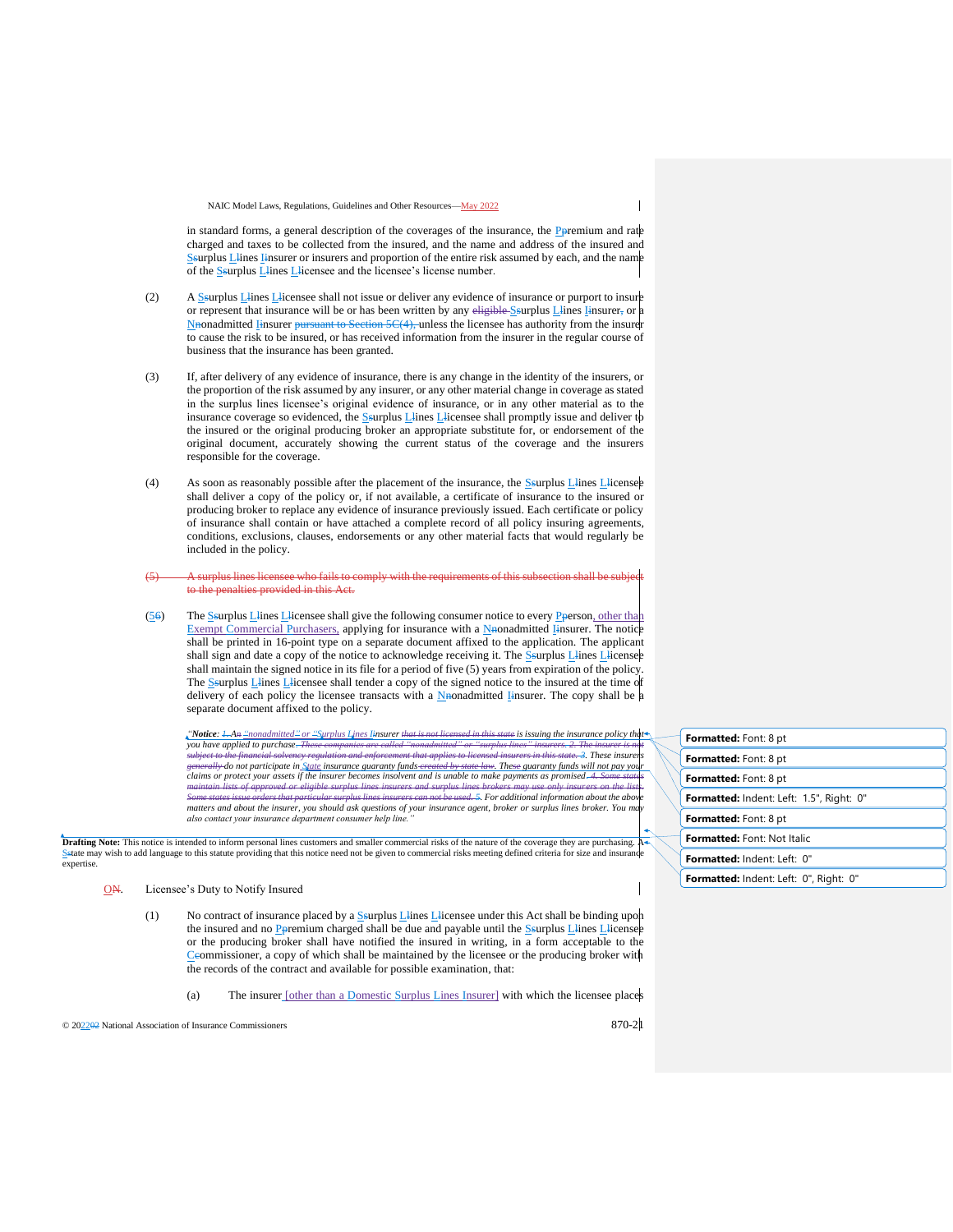the insurance is not licensed by this Sstate and is not subject to its supervision; and

- (b) In the event of the insolvency of the  $S$ -surplus L lines I insurer, losses will not be paid by the Sstate insurance guaranty fund.
- (2) Nothing herein contained shall nullify any agreement by any insurer to provide insurance.

**Drafting Note:** To ensure the meaningfulness of the notice required by this subsection, the *Ceommissioner might want to establish criteria related to readability*, type-facefont, and type-size of the notice.

PO. Effect of Payment to Surplus Lines Licensee

A payment of Ppremium to a Ssurplus Llines Llicensee acting for a Pperson other than itself in procuring, continuing or renewing any policy of insurance procured under this section shall be deemed to be payment to the insurer, whatever conditions or stipulations may be inserted in the policy or contract notwithstanding.

QP. Surplus Lines Licensees May Accept Business from Other Producers

A Ssurplus Llines Llicensee may originate Ssurplus Llines Linsurance or accept such insurance from any other producing broker duly licensed as to the kinds of insurance involved, and the Ssurplus Llines Llicensee may compensate the producing broker for the business.

#### RQ. Records of Surplus Lines Licensee

- (1) Each Ssurplus Llines Llicensee shall keep in this state a full and true record of each Ssurplus Llines Iinsurance contract placed by or through the licensee, including a copy of the policy, certificate, cover note or other evidence of insurance showing each of the following items applicable:
	- $(1a)$  Amount of the insurance, risks and perils insured;
	- (2b) Brief description of the property insured and its location;
	- (3c) Gross Ppremium charged;
	- $(4\underline{d})$  Any return **P**premium paid;
	- $(5e)$  Rate of P premium charged upon the several items of property;
	- (6f) Effective date and terms of the contract;
	- (7g) Name and address of the insured;
	- $(8h)$  Name and address of the insurer;
	- (9i) Amount of tax and other sums to be collected from the insured;
	- (10) Allocation of taxes by state as referred to in Subsection F of this section; and
	- $(11)$  Identity of the producing broker, any confirming correspondence from the insurer or its<sup>\*</sup> representative, and the application.

(2) The record of each contract shall be kept open at all reasonable times to examination by the Ceommissioner without notice for a period not less than five  $(5)$  years following termination of the contract. In lieu of maintaining offices in this Sstate, each nonresident Ssurplus Llines Llicensee shall make available to the  $C$ eommissioner any and all records that the  $C$ eommissioner deems necessary for examination.

**Drafting Note:** States may wish to extend the five-year period prescribed for open access to insurance records because of the long-term nature of this business.

| Formatted: Indent: Left: 1", Hanging: 0.5", No<br>widow/orphan control   |
|--------------------------------------------------------------------------|
| Formatted: Indent: Left: 1.5", No widow/orphan<br>control                |
| Formatted: Indent: Left: 1.5", Hanging: 0.5", No<br>widow/orphan control |
| Formatted: Indent: Left: 1.5", No widow/orphan<br>control                |
| Formatted: Indent: Left: 1.5", Hanging: 0.5", No<br>widow/orphan control |
| Formatted: Indent: Left: 1.5", No widow/orphan<br>control                |
| Formatted: Indent: Left: 1.5", Hanging: 0.5", No<br>widow/orphan control |
| Formatted: Indent: Left: 1.5", No widow/orphan<br>control                |
| Formatted: Indent: Left: 1.5", Hanging: 0.5", No<br>widow/orphan control |
| Formatted: Indent: Left: 1.5", No widow/orphan<br>control                |
| Formatted: Indent: Left: 1.5", Hanging: 0.5", No<br>widow/orphan control |
| Formatted: Indent: Left: 1.5", No widow/orphan<br>control                |
| Formatted: Indent: Left: 1.5", Hanging: 0.5", No<br>widow/orphan control |
| Formatted: Indent: Left: 1.5", No widow/orphan<br>control                |
| Formatted: Indent: Left: 1.5", Hanging: 0.5", No<br>widow/orphan control |
| Formatted: Indent: Left: 1.5", No widow/orphan<br>control                |
| Formatted: Indent: Left: 1", Hanging: 0.5", No                           |
| widow/orphan control                                                     |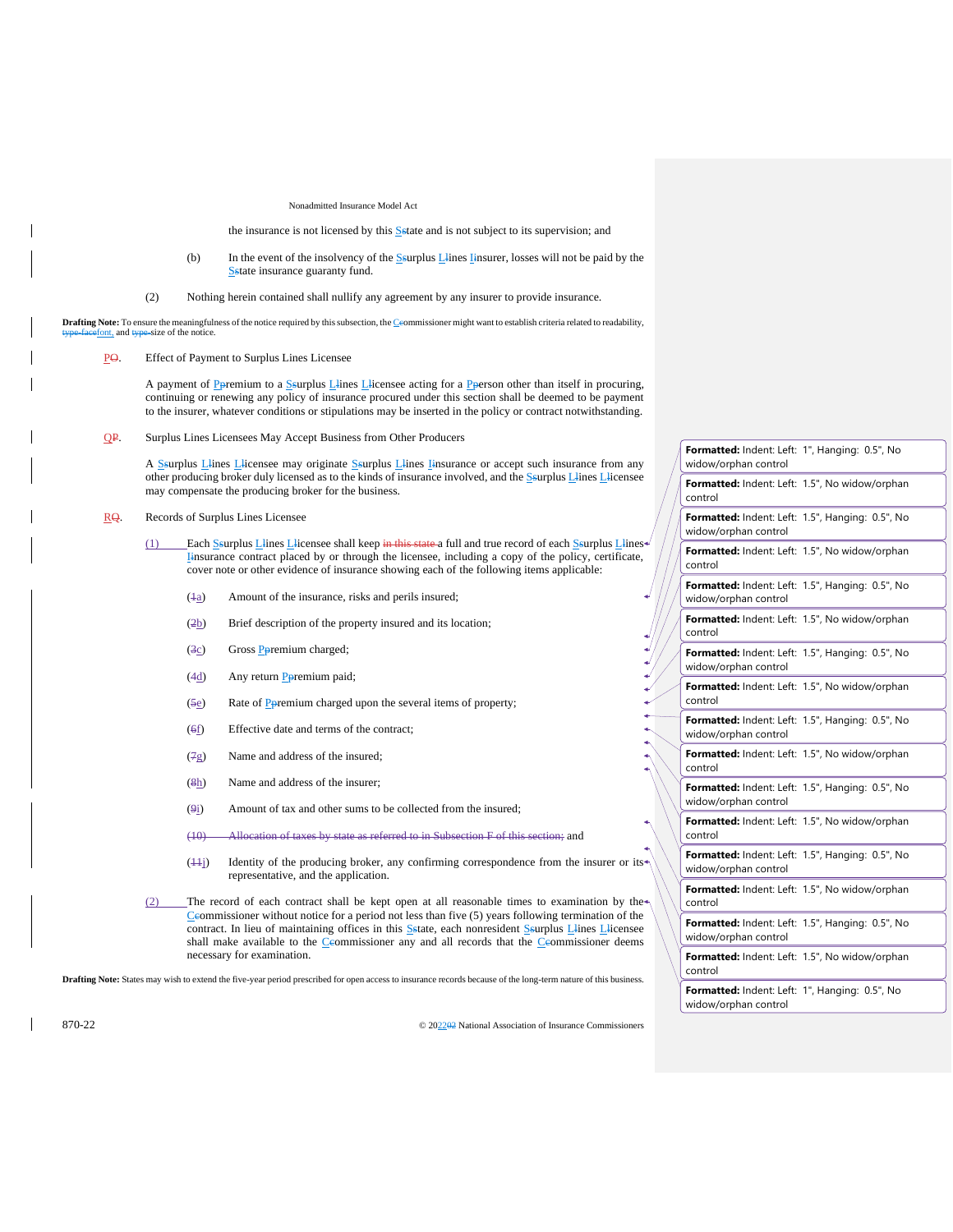SR. Reports—Summary of Exported Business

On or before the end of the month following each [insert month, quarter, year], each Ssurplus Llines Llicensee shall file with the Ceommissioner, on forms prescribed by the Ceommissioner, a verified report in duplicate of all Ssurplus Llines Insurance transacted during the preceding period, showing:

- (1) Aggregate gross  $P$ premiums written;
- (2) Aggregate return  $P<sub>p</sub>$  premiums;
- (3) Amount of aggregate tax remitted to this  $S<sub>s</sub>$  state; and
- (4) Amount of aggregate tax due or remitted to each other  $S$  state for which an allocation is made pursuant to Subsection F of this section.

**Drafting Note**: States desiring to have taxes remitted annually may call for more frequent detailed listing of business.

| T.         | [OPTIONAL] [Domestic Surplus Lines Insurers]                                                                                                                                                                                                                                                                                                                                                                                                                                                                                                                                                                                                                                                                                                                                                                                                                                                                                                                                                                                                                                                                                                         | <b>Formatted: Font: Times New Roman</b>                      |
|------------|------------------------------------------------------------------------------------------------------------------------------------------------------------------------------------------------------------------------------------------------------------------------------------------------------------------------------------------------------------------------------------------------------------------------------------------------------------------------------------------------------------------------------------------------------------------------------------------------------------------------------------------------------------------------------------------------------------------------------------------------------------------------------------------------------------------------------------------------------------------------------------------------------------------------------------------------------------------------------------------------------------------------------------------------------------------------------------------------------------------------------------------------------|--------------------------------------------------------------|
|            |                                                                                                                                                                                                                                                                                                                                                                                                                                                                                                                                                                                                                                                                                                                                                                                                                                                                                                                                                                                                                                                                                                                                                      | Formatted: Justified                                         |
|            | The Commissioner may designate a domestic insurer as a domestic Surplus Lines Insurer upon its<br>(1)<br>application, which shall include, as a minimum, an authorizing resolution of the board of directors<br>and evidence to the Commissioner's satisfaction that the insurer has capital and surplus of not less<br>than fifteen million dollars.                                                                                                                                                                                                                                                                                                                                                                                                                                                                                                                                                                                                                                                                                                                                                                                                | Formatted: Justified, Indent: Left: 1", Hanging: 0.5"        |
|            | A Domestic Surplus Lines Insurer:<br>(2)<br>(a) Shall be limited in its authority in this State to providing Surplus Lines Insurance.                                                                                                                                                                                                                                                                                                                                                                                                                                                                                                                                                                                                                                                                                                                                                                                                                                                                                                                                                                                                                |                                                              |
|            | (b) May be authorized to write any type of property and casualty [or accident and health] insurance<br>in this State that may be placed with a Surplus Lines Insurer pursuant to this Subpart.<br>(c) Be subject to the legal and regulatory requirements applicable to domestic insurers, except for<br>theas followsing:                                                                                                                                                                                                                                                                                                                                                                                                                                                                                                                                                                                                                                                                                                                                                                                                                           |                                                              |
|            | Premium taxes, fees, and assessments applicable to admitted insurance;<br>Regulation of rates and forms <del>s requiring the filing of rates and forms for approval</del><br>(i)<br>Assessment or coverage by insurance guaranty funds.<br>(iii)                                                                                                                                                                                                                                                                                                                                                                                                                                                                                                                                                                                                                                                                                                                                                                                                                                                                                                     | Formatted: Justified, Indent: Left: 1.75", Hanging:<br>0.38" |
| Section 6. | <b>Insurance Independently Procured—Duty to Report and Pay Tax</b>                                                                                                                                                                                                                                                                                                                                                                                                                                                                                                                                                                                                                                                                                                                                                                                                                                                                                                                                                                                                                                                                                   | Formatted: Font: Times New Roman                             |
| А.         | Each insured whose Home State is in this State who procures, or continues or renews insurance with a<br>Nnonadmitted Insurer on properties, risks or exposures located or to be performed in whole or in part in this<br>state, other than insurance procured through a Ssurplus Llines Llicensee, shall, within [insert number] days<br>after the date the insurance was so procured, continued or renewed, file a written report with the<br>Ceommissioner, upon forms prescribed by the Ceommissioner, showing the name and address of the insured<br>or insureds, name and address of the insurer, the subject of the insurance, a general description of the<br>coverage, the amount of Ppremium currently charged, and additional pertinent information reasonably<br>requested by the Ceommissioner.<br>For the purposes of this subsection, properties, risks or exposures only partially located or to be performed<br>in this state, which are covered under a multistate policy placed by a surplus lines licensee in another state,<br>shall be deemed to be insurance independently procured unless the insurer is an admitted insurer. |                                                              |
|            | Drafting Note: Subsection A may need to be revised in those Sstates exempting from taxation insurance procured by nonprofit educational institutions and<br>their employers, from nonprofit educational insurers.                                                                                                                                                                                                                                                                                                                                                                                                                                                                                                                                                                                                                                                                                                                                                                                                                                                                                                                                    | Formatted: Indent: Left: 1"                                  |
| Β.         | Gross-Ppremiums charged for the insurance, less any return Ppremiums, are subject to a tax at the rate of                                                                                                                                                                                                                                                                                                                                                                                                                                                                                                                                                                                                                                                                                                                                                                                                                                                                                                                                                                                                                                            |                                                              |

© 202202 National Association of Insurance Commissioners 870-23

 $\overline{\phantom{a}}$  $\mathbf{I}$ 

 $\mathbf{I}$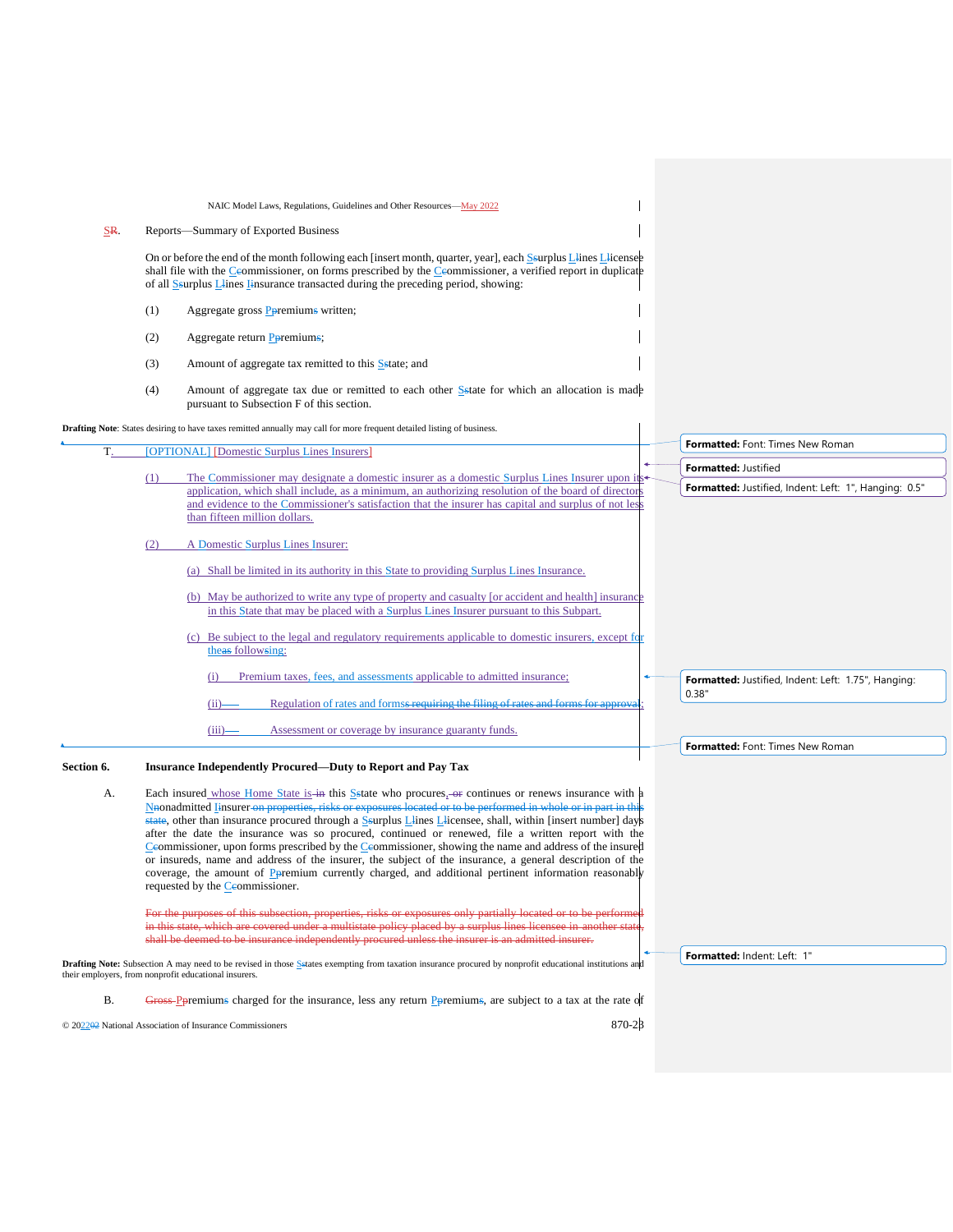[insert number] percent. At the time of filing the report required in Subsection A of this section, the insured whose Home State is this State shall pay the tax on all Ttaxable Premium to the Ceommissioner, who shall transmit the same for distribution as provided in this Act.

**Drafting Note**: Existing Setate laws and procedures may require that the tax report be forwarded to another Sstate agency, such as the Department of the Treasury, rather than to the Ceommissioner. In addition, some Sstates may require the tax to be paid on a periodic basis (e.g., annually) rather than at the time of the filing required by Subsection A. Subsections A and B may need to be revised in these Sstates.

- C. If an independently procured policy covers properties, risks or exposures only partially located or to be performed in this state, the tax payable shall be computed on the portion of the premium properly attributable to
- CD. Delinquent taxes hereunder shall bear interest at the rate of [insert number] percent per year.
- DE. This section does not abrogate or modify, and shall not be construed or deemed to abrogate or modify any other provision of this Act.

### **Section 7. Penalties**

A. A Pperson who in this Sstate represents or aids a N<sub>n</sub>onadmitted Insurer in violation of this Act may be found guilty of a criminal act and subject to a fine not in excess of \$[insert amount].

**Drafting Note:** Some Sstates might want to specify "misdemeanor" or "felony" rather than "criminal act" in Section 7A.

- B. In addition to any other penalty provided herein or otherwise provided by law, including any suspension, revocation or refusal to renew a license, any Pperson, firm, association or corporation violating any provision of this Act shall be liable to a civil penalty not exceeding \$[insert amount] for the first offense, and not exceeding \$[insert amount] for each succeeding offense.
- C. The above penalties are not exclusive remedies. Penalties may also be assessed under [insert citation to trade practices and fraud statute] of the insurance code of this Sstate.

### **Section 8. Violations**

Whenever there is evidence satisfactory to the Ceommissioner believes, from evidence satisfactory to him or her, that a Pperson is violating or about to violate the provisions of this Act, the Ceommissioner may cause a complaint to be filed in the [insert appropriate court] Court for restitution and to enjoin and restrain the Pperson from continuing the violation or engaging in or doing any act in furtherance thereof. The court shall have jurisdiction of the proceeding and shall have the power to make and enter an order of judgment awarding such preliminary or final injunctive relief and restitution as in its judgment is proper.

### **Section 9. Service of Process**

- A. Any act of transacting insurance by an unauthorized Pperson or a Neonadmitted Iinsurer is equivalent to and shall constitute an irrevocable appointment by the unauthorized Pperson or insurer, binding upon it, its executor or administrator, or successor in interest of the [insert title of appropriate Sstate official] or his or her successor in office, to be the true and lawful attorney of the unauthorized Pperson or insurer upon whom may be served all lawful process in any action, suit or proceeding in any court by the Ceommissioner or by the Sstate and upon whom may be served any notice, order, pleading or process in any proceeding before the Ceommissioner and which arises out of transacting insurance in this Sstate by the unauthorized Pperson or insurer. Any act of transacting insurance in this Sstate by a Nnonadmitted Insurer shall signify its acceptance of its agreement that any lawful process in such court action, suit or proceeding and any notice, order, pleading or process in such administrative proceeding before the Ceommissioner so served shall be of the same legal force and validity as personal service of process in this Sstate upon the unauthorized Pperson or insurer.
- B. Service of process in the action shall be made by delivering to and leaving with the [insert title of appropriate Sstate official], or some P person in apparent charge of the office, two (2) copies thereof and by payment to the [insert title of appropriate Sstate official] of the fee prescribed by law. Service upon the [insert title of appropriate Sstate official] as attorney shall be service upon the principal.

**Formatted:** Line spacing: Exactly 9 pt

870-24 © 202202 National Association of Insurance Commissioners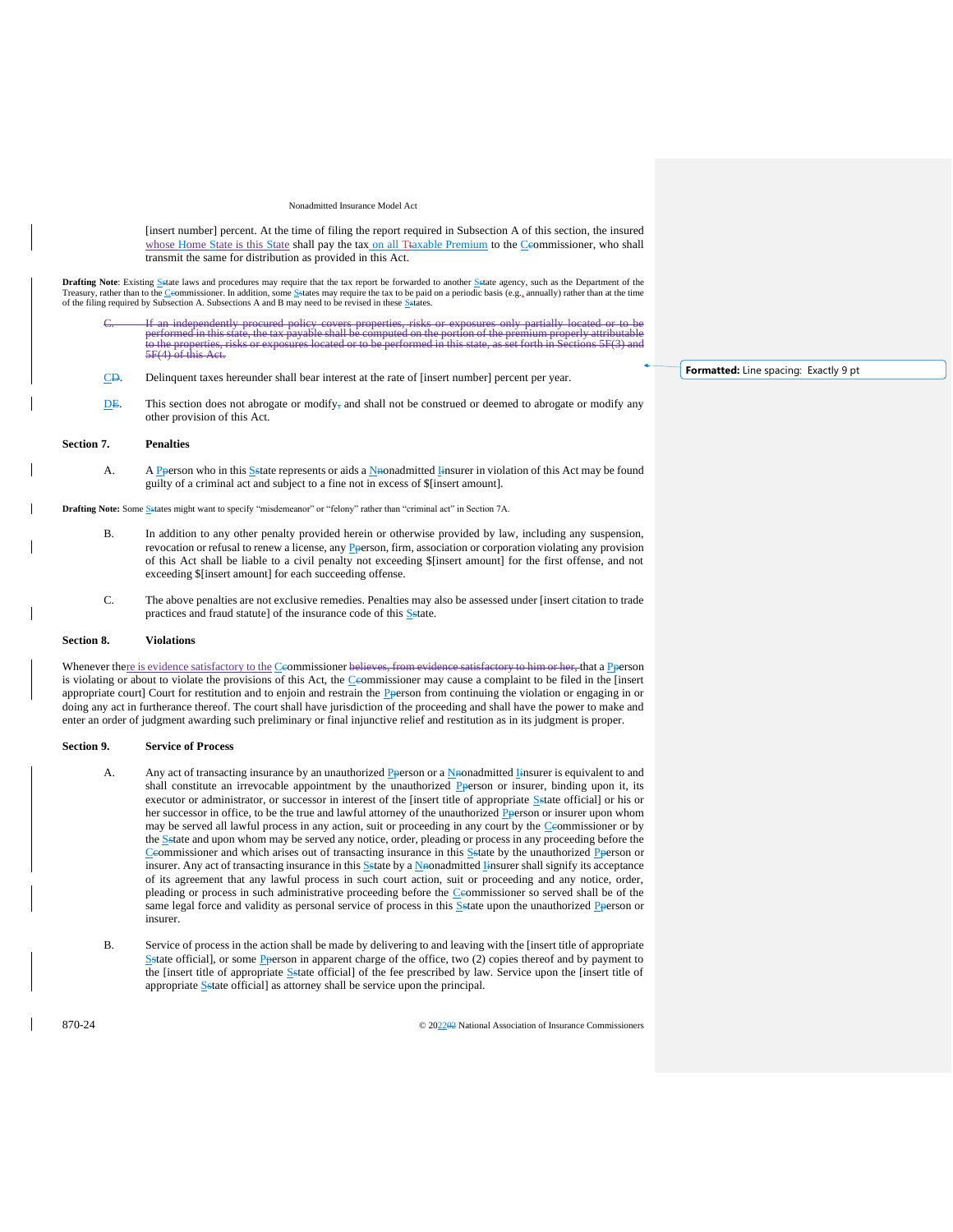Drafting Note: Existing Sstate laws and procedures may require that service of process be made upon either the Ceommissioner or another state official.

- C. The [insert title of appropriate Sstate official] shall forward by certified mail one of the copies of the process or notice, order, pleading or process in proceedings before the Ceommissioner to the defendant in the court proceeding or to whom the notice, order, pleading or process in the administrative proceeding is addressed or directed at its last known Pprincipal Pplace of Bbusiness and shall keep a record of all process so served on the Ceommissioner which shall show the day and hour of service. Service is sufficient, provided:
	- (1) Notice of service and a copy of the court process or the notice, order, pleading or process in the administrative proceeding are sent within ten (10) days by certified mail by the plaintiff or the plaintiff's attorney in the court proceeding or by the Ceommissioner in the administrative proceeding to the defendant in the court proceeding or to whom the notice, order, pleading or process in the administrative proceeding is addressed or directed at the last known Pprincipal Pplace of Bbusiness of the defendant in the court or administrative proceeding; and
	- (2) The defendant's receipt or receipts issued by the post office with which the letter is registered, showing the name of the sender of the letter and the name and address of the Person or insurer to whom the letter is addressed, and an affidavit of the plaintiff or the plaintiff's attorney in a court proceeding or of the Ceommissioner in an administrative proceeding, showing compliance are filed with the clerk of the court in which the action, suit or proceeding is pending or with the Ceommissioner in administrative proceedings, on or before the date the defendant in the court or administrative proceeding is required to appear or respond, or within such further time as the court or Ceommissioner may allow.
- D. A plaintiff shall not be entitled to a judgment or a determination by default in any court or administrative proceeding in which court process or notice, order, pleading or process in proceedings before the Ceommissioner is served under this section until the expiration of forty-five  $(45)$  days from the date of filing of the affidavit of compliance.
- E. Nothing in this section shall limit or affect the right to serve any process, notice, order or demand upon any Pperson or insurer in any other manner now or hereafter permitted by law.
- F. Each Nnonadmitted Iinsurer assuming insurance in this Sstate, or relative to property, risks or exposures located or to be performed in this Sstate, shall be deemed to have subjected itself to this Act.
- G. Not withstanding Notwithstanding conditions or stipulations in the policy or contract, a Nnonadmitted Iinsurer may be sued upon any cause of action arising in this Sstate, or relative to property, risks or exposures located or to be performed in this S<sub>state</sub>, under any insurance contract made by it.
- H. Not withstandingNotwithstanding conditions or stipulations in the policy or contract, a Nnonadmitted Iinsurer subject to arbitration or other alternative dispute resolution mechanism arising in this Sstate or relative to property, risks or exposures located or to be performed in this Sstate under an insurance contract made by it shall conduct the arbitration or other alternative dispute resolution mechanism in this Sstate.

**Drafting Note:** Provisions of a state's constitution, statutes, regulations, and public policy may necessitate amendment of the prior subsection 9 H. Stateshould consider adoption or modification of the prior subsection i show adoption or modification of the prior subsection in light of their own laws on arbitration or other alternative and commercial transactions.

I. A policy or contract issued by the N<sub>n</sub>onadmitted *Insurer* or one which is otherwise valid and contains a condition or provision not in compliance with the requirements of this Act is not thereby rendered invalid but shall be construed and applied in accordance with the conditions and provisions which would have applied had the policy or contract been issued or delivered in full compliance with this Act.

## **Section 10. Legal or Administrative Procedures**

A. Before any N<sub>H</sub>onadmitted Linsurer files or causes to be filed any pleading in any court action, suit or proceeding or in any notice, order, pleading or process in an administrative proceeding before the Ceommissioner instituted against the Pperson or insurer, by services made as provided in this Act, the insurer shall either:

© 202202 National Association of Insurance Commissioners 870-25

**Formatted:** Line spacing: single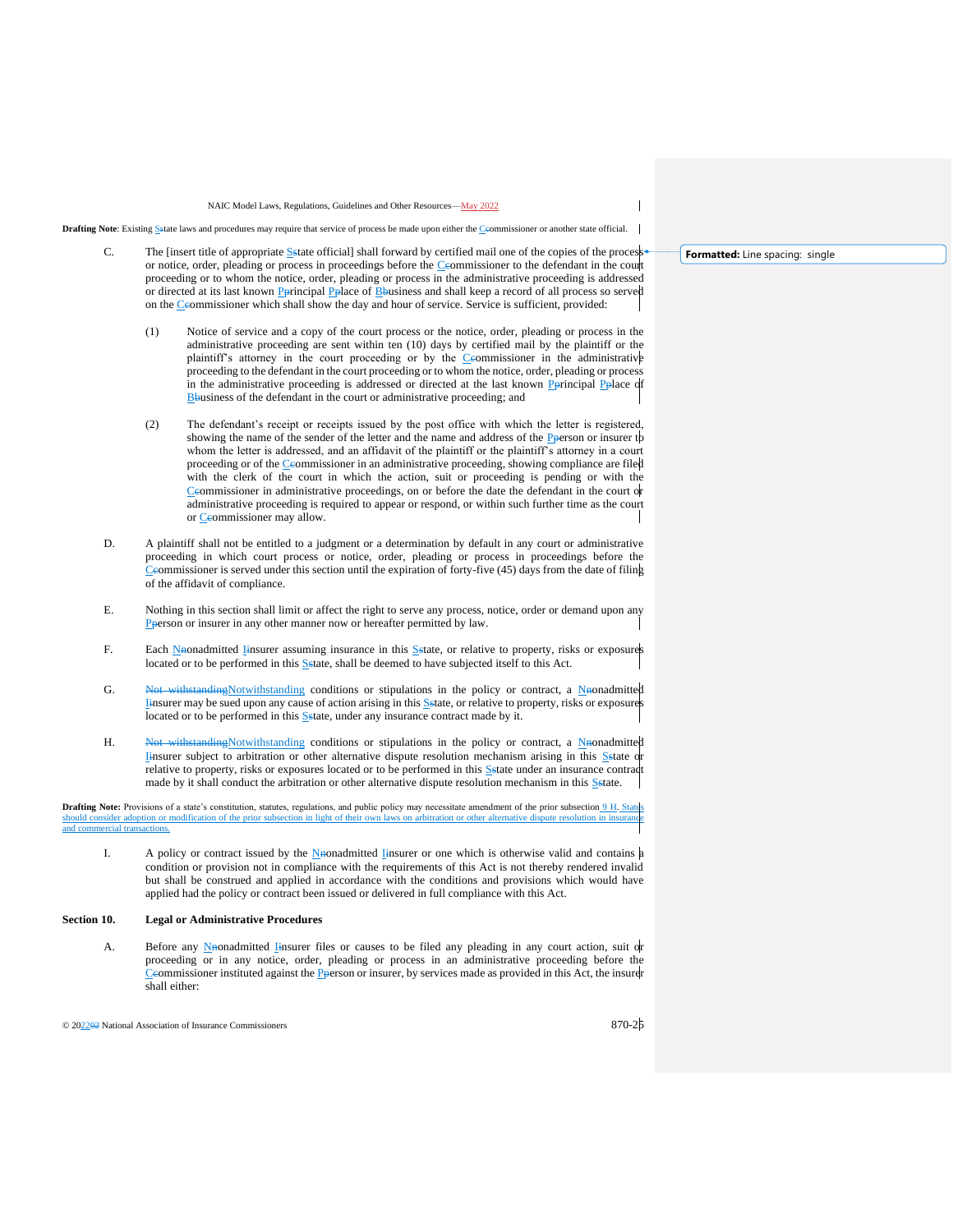- (1) Deposit with the clerk of the court in which the action, suit or proceeding is pending, or with the Commissioner of Insurance in administrative proceedings before the Ceommissioner, cash or securities, or file with the clerk or Ceommissioner a bond with good and sufficient sureties, to be approved by the clerk or Ceommissioner in an amount to be fixed by the court or Ceommissioner sufficient to secure the payment of any final judgment which may be rendered in the action or administrative proceeding; or
- (2) Procure a certificate of authority to transact the business of insurance in this  $S<sub>5</sub>$ state. In considering the application of an insurer for a certificate of authority, for the purposes of this paragraph the Ceommissioner need not assert the provisions of [insert sections of insurance laws relating to retaliation] against the insurer with respect to its application if the Ceommissioner determines that the company would otherwise comply with the requirements for a certificate of authority.
- B. The Commissioner of Insurance, in any administrative proceeding in which service is made as provided in this Act, may in the Ceommissioner's discretion, order such postponement as may be necessary to afford the defendant reasonable opportunity to comply with the provisions of Subsection A of this section and to defend the action.
- C. Nothing in Subsection A of this section shall be construed to prevent a Nnonadmitted Insurer from filing a motion to quash a writ or to set aside service thereof made in the manner provided in this Act, on the ground that the N<sub>n</sub>onadmitted Insurer has not done any of the acts enumerated in the pleadings.
- D. Nothing in Subsection A of this section shall apply to placements of insurance which were lawful in the Home Sstate of the insured in which the placement took place and which were not unlawful placements under the laws of this Sstate. Without limiting the generality of the foregoing, nothing in Subsection A shall apply to a placement made pursuant to Section 5 of this Act.

## **Section 11. Enforcement**

- The Ceommissioner shall have the authority to proceed in the courts of this Sstate or any other United States jurisdiction to enforce an order or decision in any court proceeding or in any administrative proceeding before the Ceommissioner of Insurance.
- Filing and Status of Foreign Decrees

A copy of a foreign decree authenticated in accordance with the statutes of this state may be filed in the office of the clerk of any [insert proper court] Court of this state. The clerk, upon verifying with the commissioner that the decree or order qualifies as a "foreign decree" shall treat the foreign decree in the same manner as a decree of a [insert proper court] Court of this state. A foreign decree so filed has the same effect and shall be med a decree of a [insert proper court] Court of this state, and is subject to the same procedures, defenses and proceedings for reopening, vacating or staying as a decree of a [insert proper court] Court of this state and may be enforced or satisfied in like manner.

Notice of Filing

- At the time of the filing of the foreign decree, the plaintiff shall make and file with the clerk of the court an affidavit setting forth the name and last known post office address of the defendant.
- Promptly upon the filing of the foreign decree and the affidavit, the clerk shall mail notice of the filing of the foreign decree to the defendant at the address given and to the commissioner of this and shall make a note of the mailing in the docket. In addition, the plaintiff may mail a notice of the filing of the foreign decree to the defendant and to the commissioner of this state and may file proof of mailing with the clerk. Lack of mailing notice of filing by the clerk shall not affect the enforcement proceedings if proof of mailing by the plaintiff has been filed.

**Formatted:** Indent: Left: 0.5", Hanging: 0.5" **Formatted:** Font: Times New Roman

870-26 © 202202 National Association of Insurance Commissioners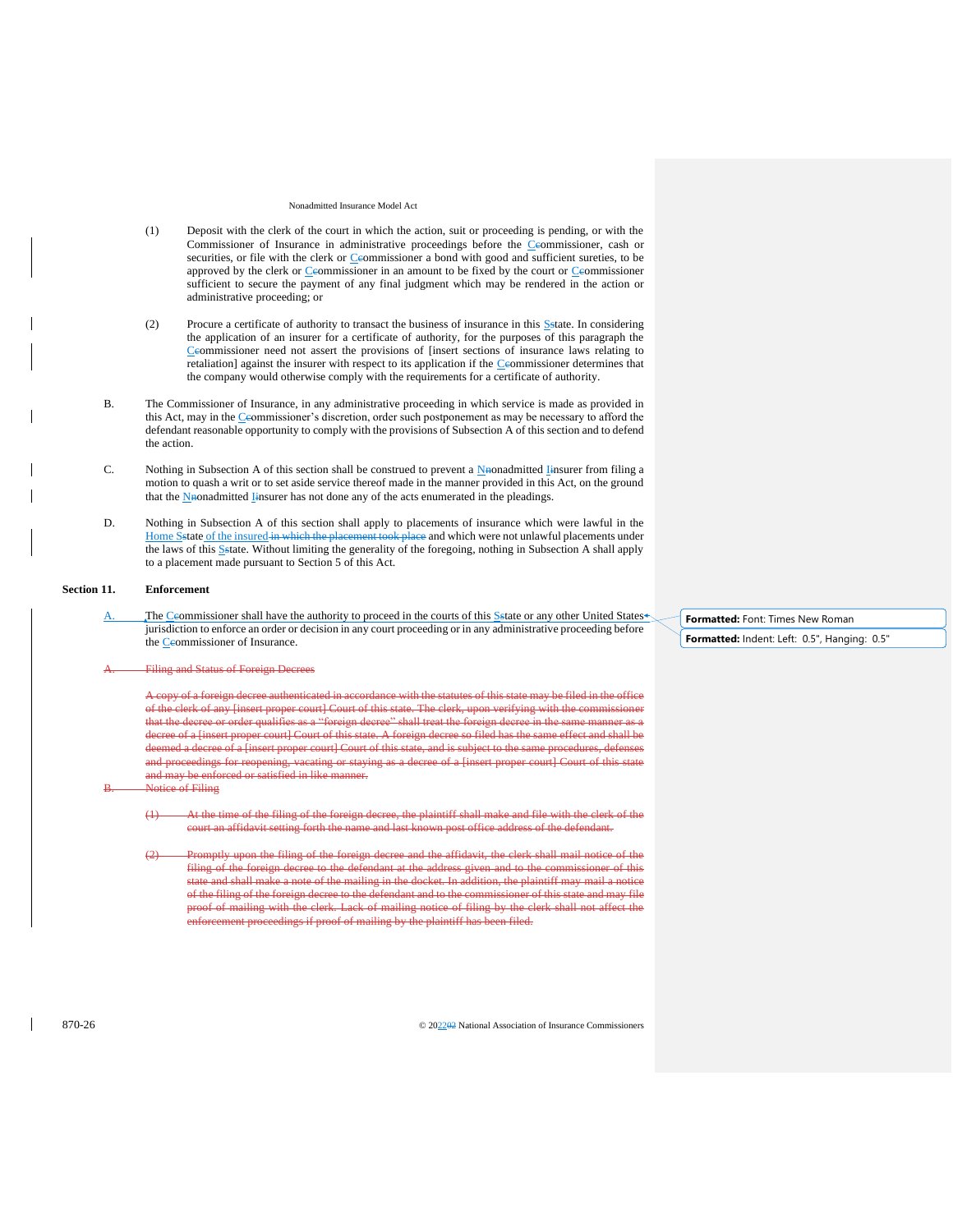ution or other process for enforcement of a foreign decree filed here thirty (30) days after the date the decree is filed.

**Drafting Note:** This section presumes that the commissioner has authority to proceed without the cooperation of the state's attorney general. Governing state laws might require that a person other than the commissioner or the attorney general serve as the plaintiff. The title of that person shall be substituted for "commissioner" or "plaintiff" in Section 11 whenever required by state law.

**Stay of the Foreign Dec** 

- If the defendant shows the linsert properties pending or will be taken, or that a stay of execution has been granted, the court shall stay enforcement of the foreign decree until the appeal is concluded, the time for appeal expires, or the vacated, upon proof that the defendant the satisfaction of the decree required by the state in which it was rendered.
- (2) If the defendant shows the [insert proper court] Court any ground upon which enforcement of a court]  $\Gamma$ ourt of this state would be stayed, the court shall enforcement of the foreign decree for an appropriate period satisfaction of the decree which is required in this state.
- $B.$  D. It shall be the policy of this  $S$ state that the insurance Commissioner shall cooperate with regulatory officials in other United States jurisdictions to the greatest degree reasonably practicable in enforcing lawfully issued orders of such other officials subject to public policy and the insurance laws of the Sstate Without limiting the generality of the foregoing, the *C*eommissioner may enforce an order lawfully issued by other officials provided the order does not violate the laws or public policy of this Sstate.

## **Section 12. Suits by Nonadmitted Insurers**

A Nnonadmitted Iinsurer may not commence or maintain an action inat law or in equity, including arbitration or any other dispute resolution mechanism, in this Sstate to enforce any right arising out of any insurance transaction except with respect to:

- A. Claims under policies lawfully placed pursuant to the law of the Home State of the insuredwritten in this state;
- B. Liquidation of assets and liabilities of the insurer (other than collection of new Ppremium), resulting from its former authorized operations in this Sstate;
- C. Transactions subsequent to issuance of a policy not covering domestic risks at the time of issuance, and lawfully procured under the laws of the jurisdiction where the transaction took place;
- D. Surplus Lines Insurance placed by a licensee under authority of Section 5 of this Act;
- E. Reinsurance placed under the authority of [insert citations of state's reinsurance intermediary act and other reinsurance laws];
- F. The continuation and servicing of life insurance, health insurance policies or annuity contracts remaining in force as to residents of this Sstate where the formerly authorized insurer has withdrawn from the Sstate and is not transacting new insurance in the **S**state;
- G. Servicing of policies written by an  $\triangle$ admitted Linsurer in a  $\triangle$ state to which the insured has moved but in which the company does not have a certificate of authority until the term expires;
- H. Claims under policies covering Wwet Mmarine and Ttransportation Insurance;
- I. Placements of insurance which were lawful in the jurisdiction in which the transaction took place and which were not unlawful placements under the laws of this Sstate.

**Drafting Note:** Provisions of a state's constitution, statutes, regulations, and public policy may necessitate amendment of the opening paragraph of this section.

© 202202 National Association of Insurance Commissioners 870-27

l